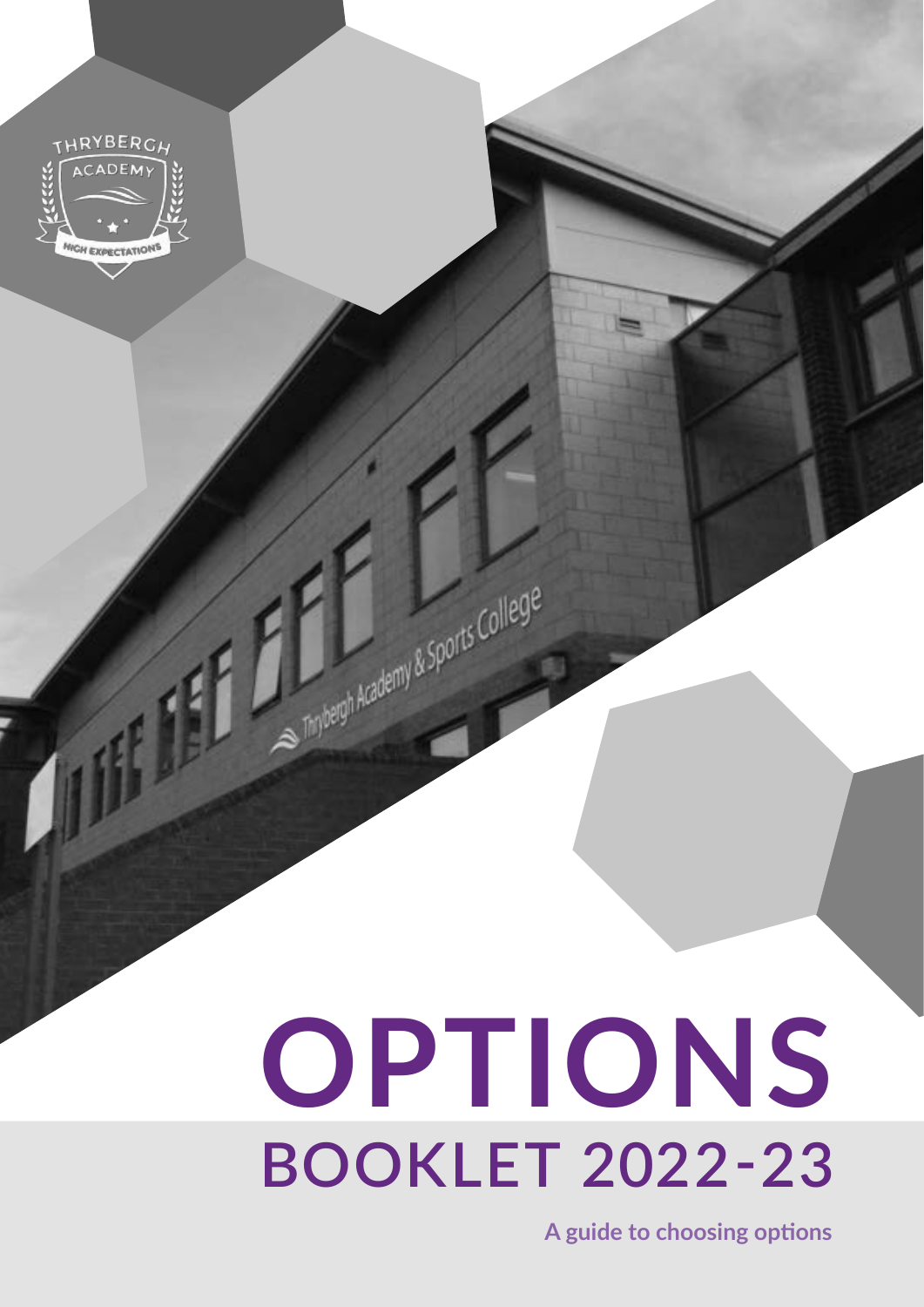# **CONTENTS**

# **INTRODUCTION**

Our Option Programme will run Y9 -Y11 courses which match your potential and provide realistic prospects for further education or employment.

It is very important that you follow a broad and balanced curriculum.

We hope that you will find this booklet useful; indeed you may return to its pages time and time again over the next three years. The information is under subject headings and each has been prepared by the relevant Faculty Leader.

The progress you have made whilst at this school will, of course, be taken into account when the groupings in subjects are decided. You will be given every opportunity to have discussions with Tutors and Subject Staff on which are the best choices for you and this booklet details the courses offered.

The specifications, courses and exam boards are selected by the school to enable students access to the most appropriate curriculum.

# **CORE SUBJECTS**

| <b>ENGLISH/ ENGLISH LITERATURE</b> |
|------------------------------------|
| <b>MATHS</b>                       |
| <b>SCIENCE</b>                     |
|                                    |

# **EBACC SUBJECTS**

| <b>HISTORY</b>   |   |
|------------------|---|
| <b>GEOGRAPHY</b> | 8 |
| <b>SPANISH</b>   | 9 |

# **OPTION SUBJECTS**

| <b>BTEC SPORT &amp; DOFE</b>        | 10 |
|-------------------------------------|----|
| <b>RSL DRAMA</b>                    | 11 |
| <b>RSL MUSIC PERFORMANCE</b>        | 12 |
| <b>RESISTANT MATERIALS</b>          | 13 |
| <b>CONSTRUCTION</b>                 | 14 |
| <b>ENGINEERING</b>                  | 15 |
| <b>HEALTH &amp; SOCIAL CARE</b>     | 16 |
| <b>CHILDCARE</b>                    | 17 |
| <b>BUSINESS STUDIES</b>             | 18 |
| <b>IMEDIA</b>                       | 19 |
| <b>FILM STUDIES</b>                 | 20 |
| <b>ART GRAPHICS</b>                 | 21 |
| <b>ART TEXTILES</b>                 | 22 |
| <b>HOSPITALITY &amp; CATERING</b>   | 23 |
| <b>GCSE ART, CRAFT &amp; DESIGN</b> | 24 |
| <b>PHOTOGRAPHY</b>                  | 25 |
| <b>FINE ART</b>                     | 26 |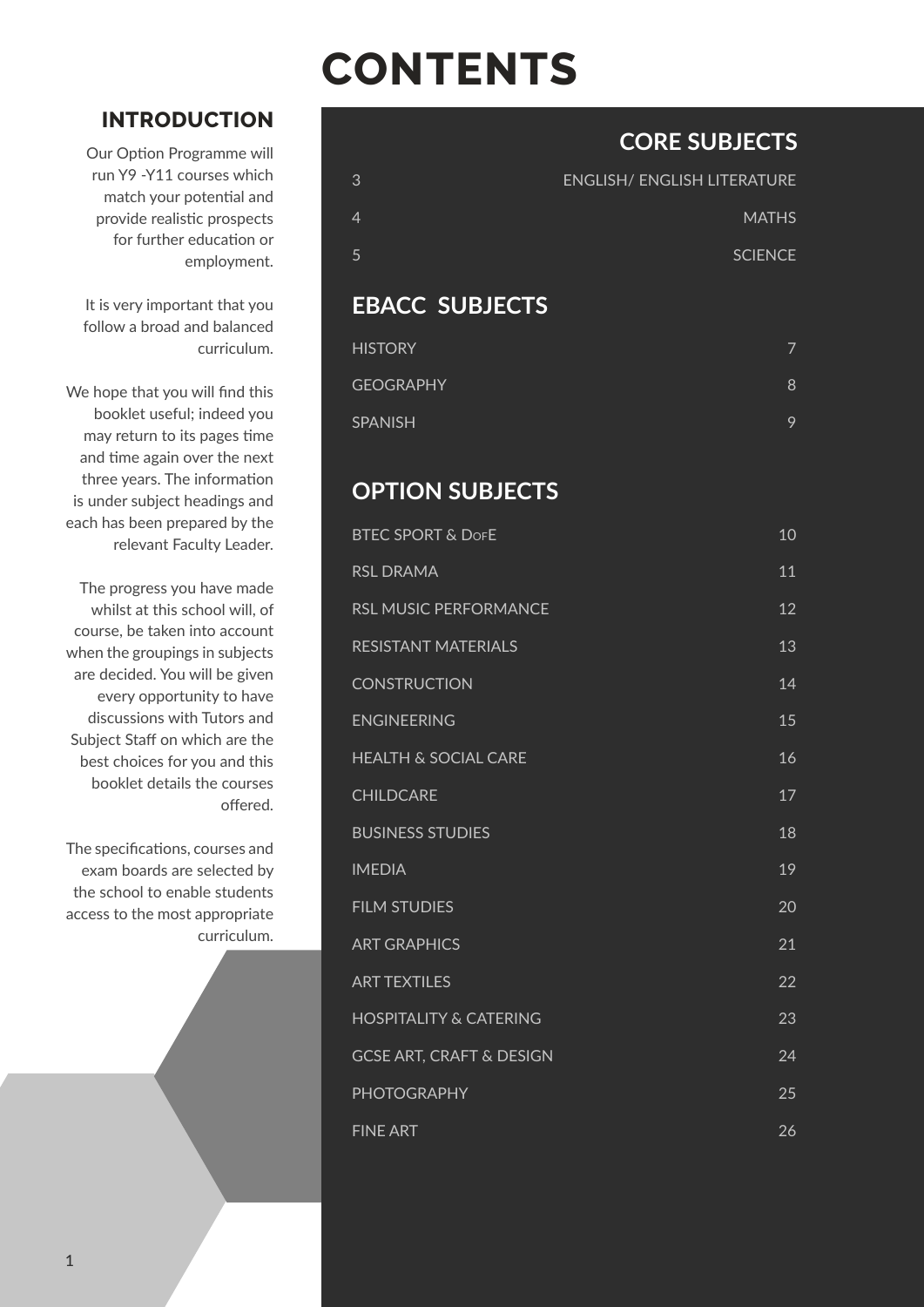# **WHAT HAPPENS NOW?**

- <span id="page-2-0"></span>**• Assembly – For students delivered by Head.**  Wednesday 5th January
- **• Careers Workshops Delivered in PSHE lessons.**  Tuesday 4th to Friday 14th January
- **• Predicted student grades Posted home.**  Wednesday 19th - Friday 21st January
- **• Options Evening** Wednesday 26th January
	- *• 2 Main assemblies for parents and students delivered by Head - 5pm and 5.30pm*
	- *• Option stalls in the Gym*
- **• Options Form** Emailed directly to students (Google Form) – After Options Evening
- **• Parent Careers Advice Week –** Online appointments via School Cloud. w/c 31st January
- **• Deadline for completed forms** Wednesday 9th **February**
- **• Option Meetings with Students –** w/c 28th February
- **• Options finalised and letter home confirming choices**  by Easter break

Contact our careers officers **Mrs Leaning and Mrs Nickson** for helpful options information and advice at **j.leaning@thrybergh.com/ h.nickson@thrybergh.com**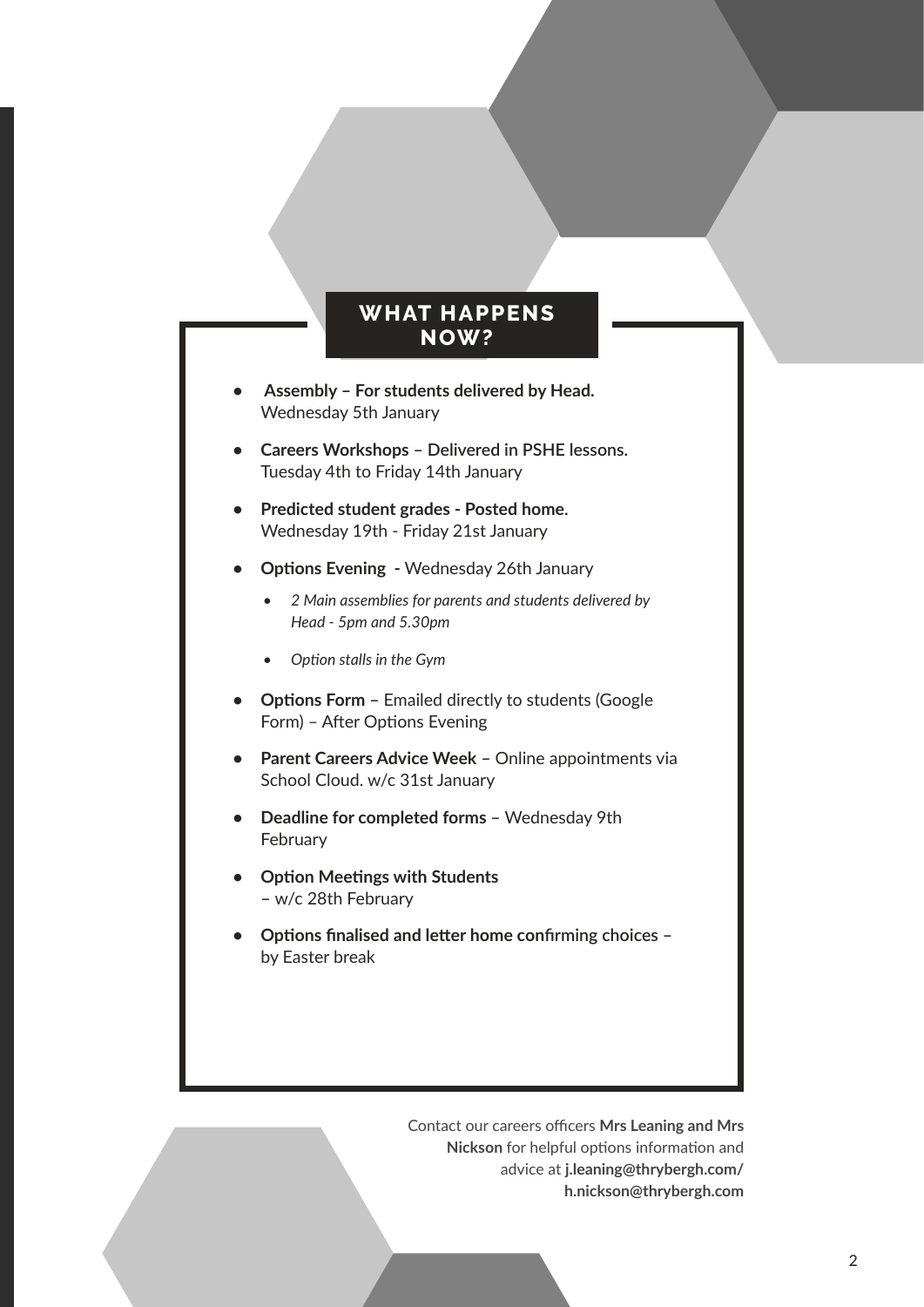# **ENGLISH LANGUAGE/ LITERATURE**

# CORE SUBJECT

## WHY STUDY FNGLISH LANGUAGE?

Language is all around us and it is something we use everyday.

English not only teaches you about language but also how to use it effectively, and respond to it with understanding.

Literacy skills are developed in English lessons that will help you in other subject areas in school, in everyday life and in your future career.

# WHY STUDY ENGLISH LITERATURE?

English Literature will not only help you develop your reading and analytical skills but will also provide you with the opportunity to enjoy and appreciate a range of texts from different genres.

#### HOW WILL I BE ASSESSED?

**All students are entered for both English Literature and English Language.**

**As part of the Language course you will complete a Speaking and Listening task which will also be awarded a grade on your GCSE certificate.**

Make sure you understand exactly what you need in order to pass your English examinations. If in doubt, ask!

**!**





# WHAT DO EMPLOYERS THINK ABOUT ENGLISH LANGUAGE/ LITERATURE?

The skills you gain in English Language, such as the ability to read, write and speak with confidence, are highly valued by employers.

# *Most further education establishments and many employers look for a high quality GCSE qualification in English Language.*

Skills learnt in GCSE English Literature such as literacy, analysis, communication, empathy and the ability to develop ideas and a line of argument, are useful in many jobs.



# WHAT ARE SOME OF THE SKILLS I WILL GAIN?

In English Language / English Literature you will develop the ability to write accurately and analytically, in a range of styles and for a variety of purposes.

You will also be able to read and respond to a range of texts with understanding and insight. You will develop skills as a speaker for different situations.



# WHAT WILL I LEARN ABOUT IN ENGLISH LANGUAGE/ LITERATURE?

The course requires you to read a wide range of poetry, plays and novels and respond to them in four exams in Year 11.

#### *The key areas of study focus on:*

- The study of a Shakespeare play
- A range of poems from a chosen collection
- A 19th Century novel and a modern novel or play
- Descriptive and Narrative Writing
- Writing to express a viewpoint
- Analysis of non-fiction and literary texts

ENGLISH FACULTY

ENGLISH

FACUL<sup>-</sup>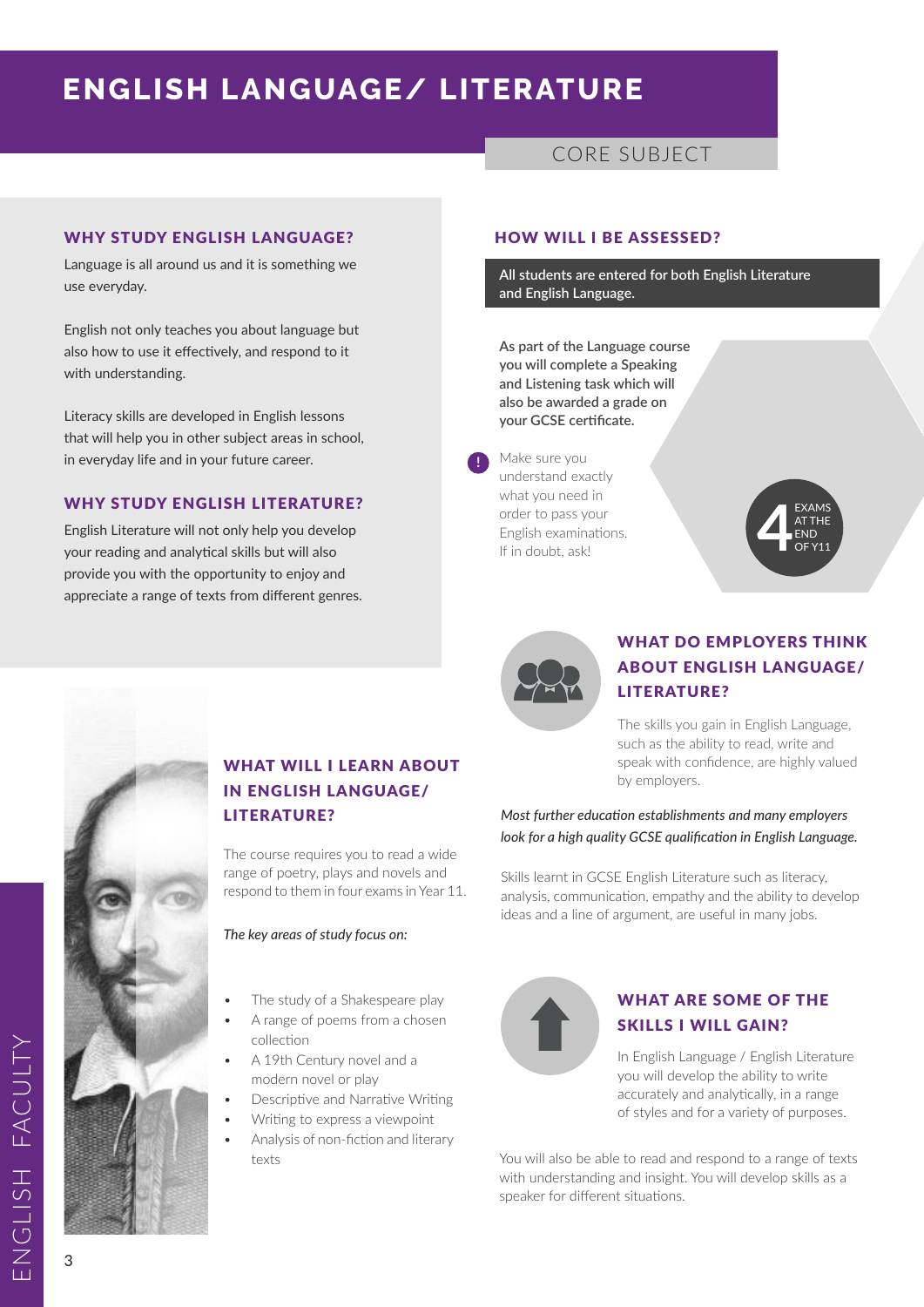# **MATHEMATICS**

# CORE SUBJECT

### HOW WILL I BE ASSESSED?

*You will be placed in academic 'sets' for examination at two possible levels:*

- Higher Grades 4-9
- Foundation Grades 1-5

*Assessment:*

PAPER 1—NON CALCULATOR PAPER 2—CALCULATOR PAPER 3— CALCULATOR

**! You will need the use of a scientific calculator.**

**2**

**80**

EXAMS - 1.5 **HOURS** EACH

MARKS **33%**

**3**

**33% 33%**



# WHAT DO EMPLOYERS THINK ABOUT MATHEMATICS?

Employers recognise that Mathematics is a demanding subject. The progress on your GCSE course gives them an indication of how well you might apply yourself in the world of work.

The Mathematics you study is an important foundation for many courses you may take in employment or further education. Many jobs and careers require you to have a GCSE in Mathematics.



# WHAT ARE SOME OF THE SKILLS I WILL GAIN?

You will develop a wide range of skills in your GCSE Mathematics course.

#### *These include the ability to:*

- Use your mathematical knowledge to solve problems
- Apply a logical method to reach an answer;
- Find solutions to problems from real life;
- Use a calculator correctly and efficiently

### WHY STUDY MATHEMATICS?

GCSE Mathematics covers many basic skills that you will need to use in a variety of ways all through your life.

You will use many of the skills you learn in other subjects. For example, in Science you need to take measurements, use formulae and solve equations. In Geography you need to read statistical diagrams and maps.

In Technology you need to be able to draw to scale and be competent with measures. In many other subjects you will be asked to obtain information from charts and diagrams.

# WHAT WILL I LEARN ABOUT IN MATHEMATICS?

#### *The course should enable you to:*

- Make and monitor decisions to solve problems
- Develop skills of reasoning
- **Communicate**
- Understand place value and the decimal system
- Develop methods of computation
- Solve numerical problems
- Understand and use equations and formulae
- Understand and use properties of shape
- Understand the properties of position, movement and transformations
- Use measures
- Collect, process, represent and interpret data
- Estimate and calculate probabilities of events

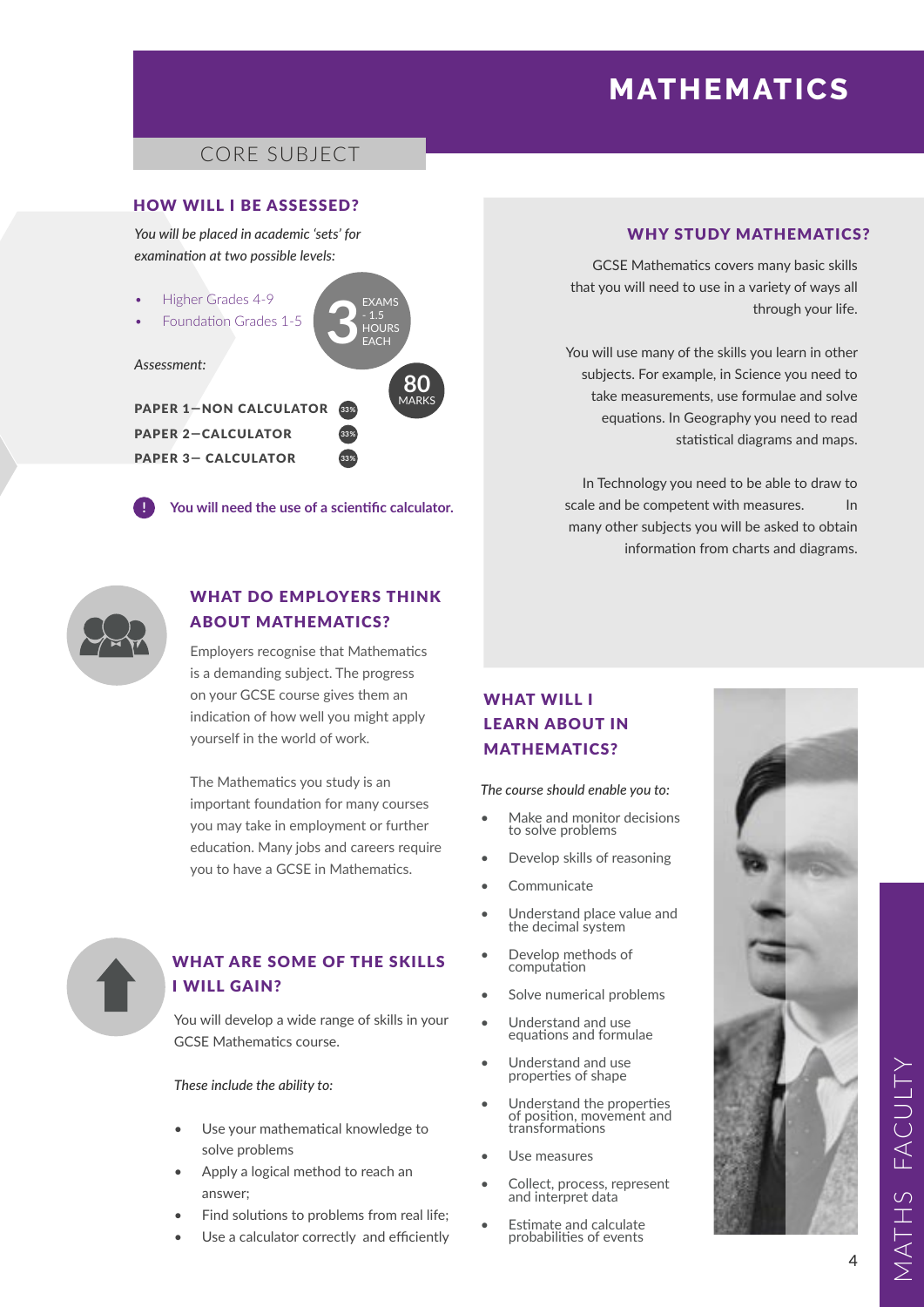# **SCIENCE**

# CORE SUBJECT

### WHY STUDY SCIENCE?

Science affects your life in many ways - the clothes you wear may include man-made fibres, the food you eat may contain chemical colourings, household appliances contain electric circuits.

All Science courses encourage you to acquire a body of scientific knowledge and develop an understanding of Science including its power and limitations; develop experimental and investigative abilities; develop an understanding of the nature of scientific ideas and activity and the basis for environmental applications of Science and of the economic and social implications of these.



# WHAT WILL I LEARN ABOUT IN SCIENCE?

#### *An equal amount of Biology, Chemistry and Physics are studied in all Science courses.*

You will develop an understanding of how Science works and learn how to use scientific evidence to answer questions such as:

- What the possible risks are of giving children vaccinations?
- When is it economical to extract metals from their ores?
- How can radioactive tracers be used to detect forged bank notes?

To do this you will develop and improve your scientific communication skills by using different approaches to presenting information including using the Internet.



### WHAT ARE SOME OF THE SKILLS I WILL GAIN?

**In Science you will develop your ability to:** 

- Plan strategies to develop and test ideas
- Select, organise and present information clearly and logically
- Analyse critical data using knowledge and understanding
- Use ethical, moral, social and economic reasons to explain your ideas



# WHAT DO EMPLOYERS THINK ABOUT SCIENCE?

#### **For many careers, good Science qualifications are essential**

These include careers such as Nursing and Health Care, Child Development, Engineering, Architecture and Construction, Surveying and any other careers that have a technical aspect.

Employers at all levels see Science as a desirable qualification, as it shows that students are able to demonstrate a wide variety of skills essential in the workplace, such as analysis and interpreting data, applying knowledge and researching.

#### HOW WILL I BE ASSESSED?

All GCSE courses begin to be taught in Y9. Most students will study Combined Science. In this course, students study Biology, Chemistry and Physics, and are assessed through 6 exams in Year 11. Students leave school with two GCSEs in Science.



Those students who are chosen to study Triple Science will also study Biology, Chemistry and Physics, but do so in greater depth. Again, assessment is through 6 exams at the end of Year 11.

Students who study Triple Science will leave school with three separate GCSEs in Biology, Chemistry and Physics.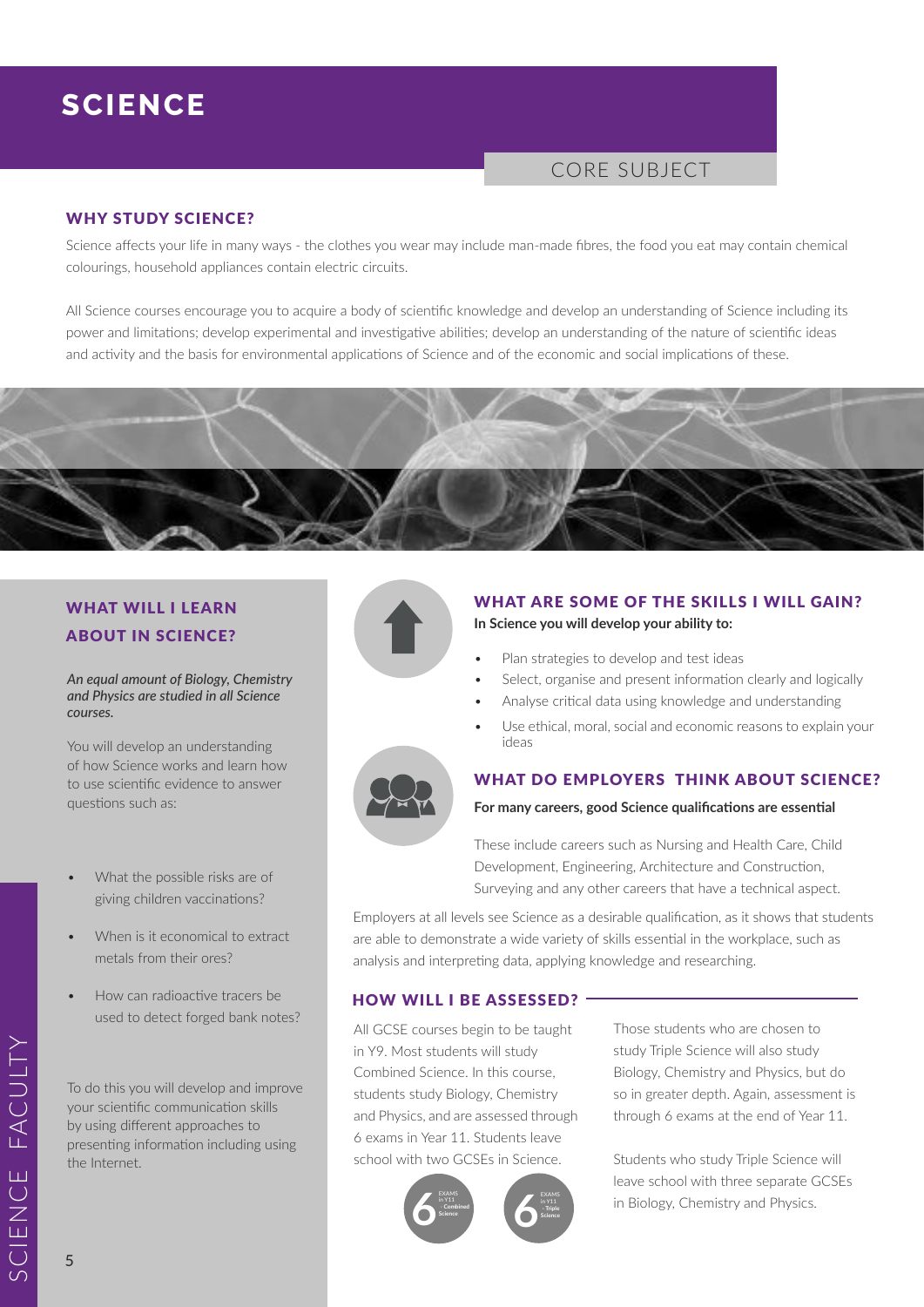# **EBACC & OPTION SUBJECTS**

# CONTENTS

# ALL STUDENTS WILL STUDY CORE AND EBACC SUBJECTS.

CORE SUBJECTS THAT EVERYONE WILL STUDY IN YEAR 9 ARE AS FOLLOWS: ENGLISH LANGUAGE, ENGLISH LITERATUREMATHS, SCIENCE, GEOGRAPHY, HISTORY AND SPANISH.



FINE ART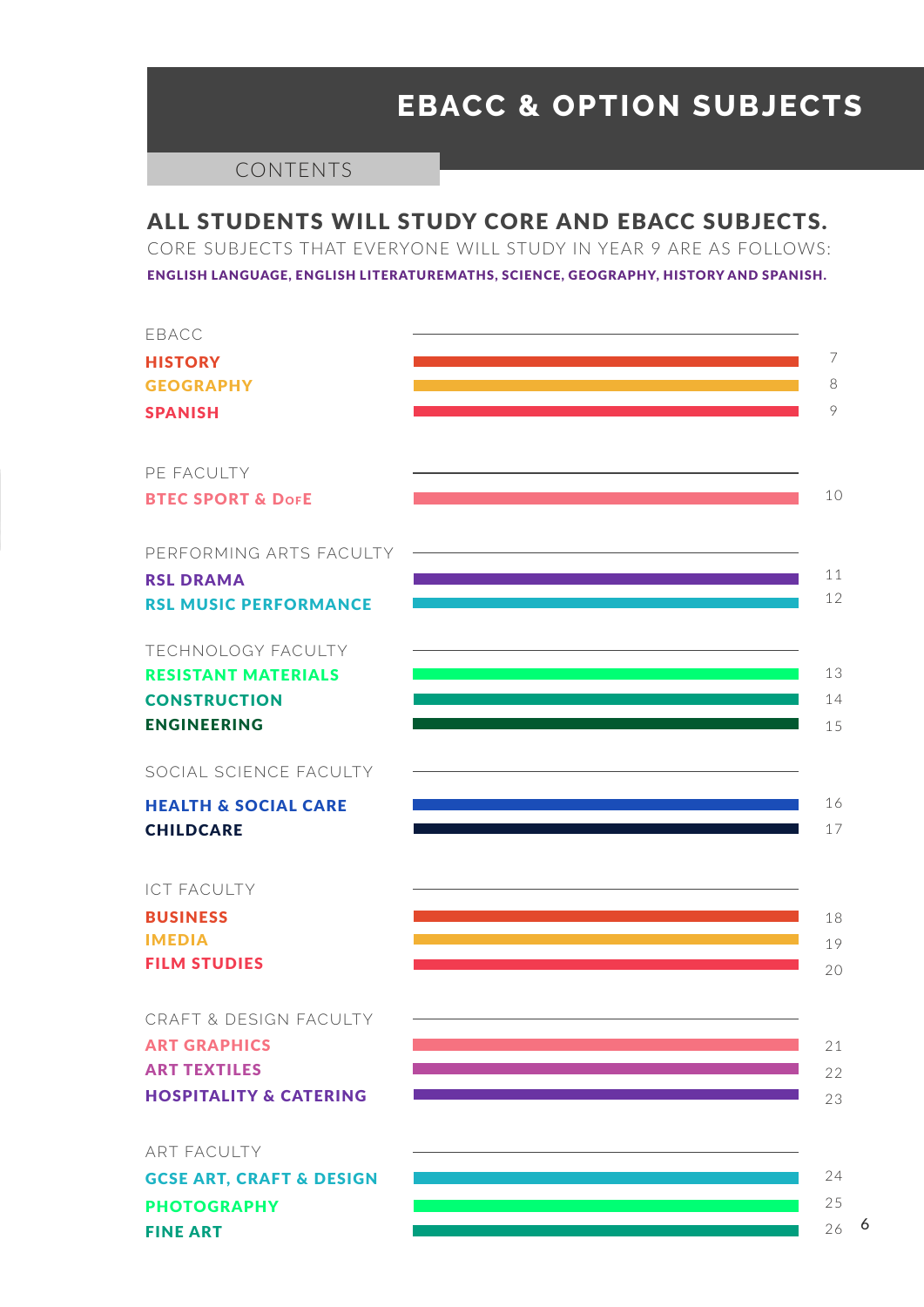# **GCSE HISTORY**

# EBACC SUBJECT

# WHY STUDY HISTORY?

# THIS IS A FASCINATING SUBJECT WHICH GIVES AN INSIGHT INTO AMAZING THINGS THAT HAVE HAPPENED IN THE PAST.

It helps us to understand where we came from and where we are going to. It gives us opportunity to understand others and to appreciate the challenges faced by those who have gone before us.



### WHAT WILL I LEARN ABOUT IN HISTORY?

#### **The main topics are:**

- **• Paper 1:** Medicine in Britain, c1250-present and The British section of the Western Front 1914-18: Injuries, Treatment and the Trenches
- **• Paper 2:** Early Elizabethan England 1558-88
- **Paper 2:** Superpower Relations and the Cold War 1941-91
- **• Paper 3:** Weimar and Nazi Germany 1918-39

# HOW WILL I BE ASSESSED?

There are 3 formal examinations.

- **Paper 1** 30%
- **Paper 2** 40% (Each topic is worth 20%)
- **Paper 3** 30%



# WHAT ARE SOME OF THE SKILLS I WILL GAIN?

- To gather and select relevant information;
- To use historical materials to produce and communicate ideas
- To be able to develop your own reasoned point of view



# WHAT DO EMPLOYERS THINK ABOUT HISTORY?

**Skills you learn in GCSE History such as literacy, analysis, reasoning, communication, empathy and research are useful in many jobs and this is why GCSE History is valued by employers, colleges and universities.** 

They are great life skills no matter what your career path.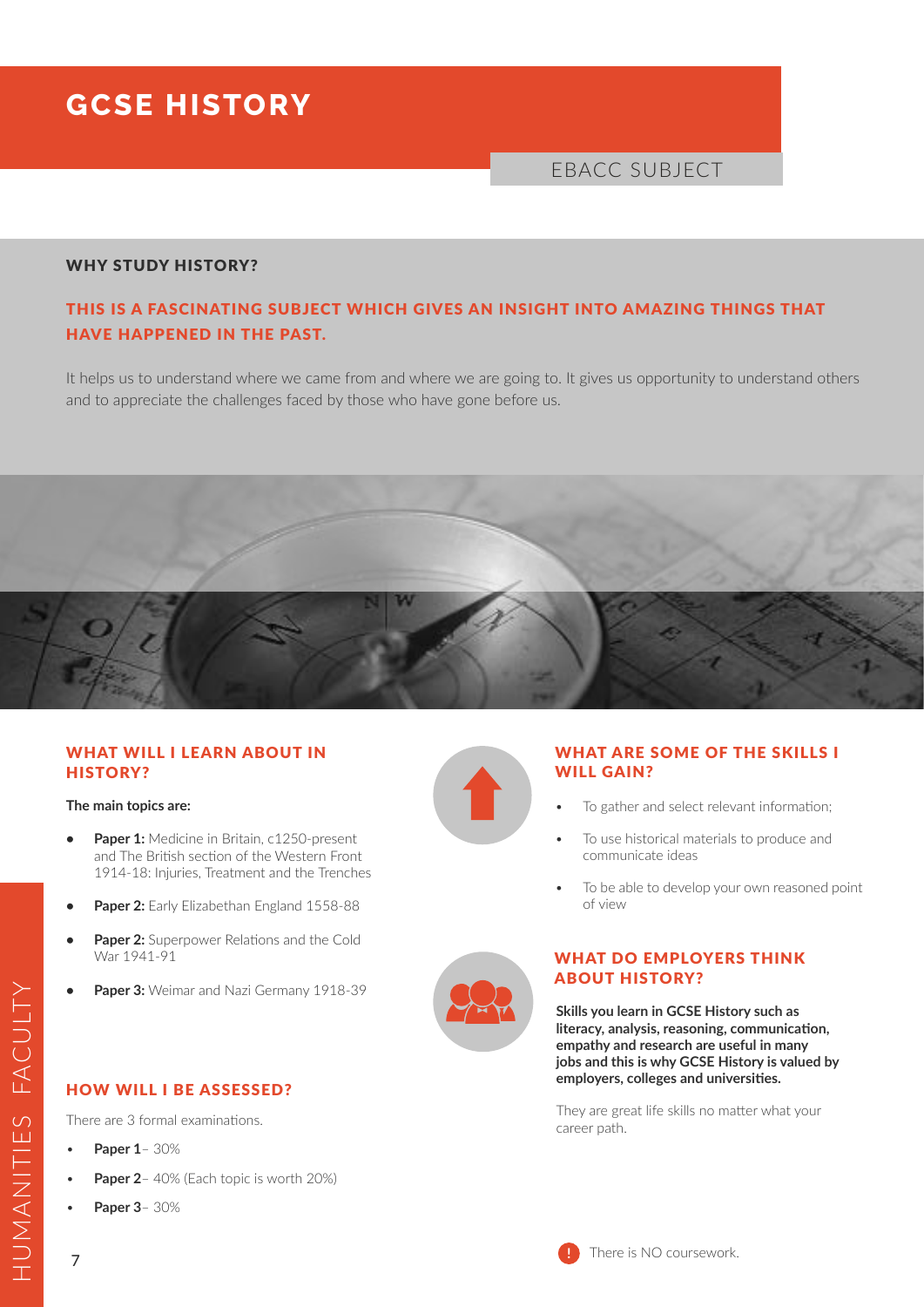# **GCSE GEOGRAPHY**

# EBACC SUBJECT

#### WHY STUDY GEOGRAPHY?

Find out more about how people are using different environments, both your own and those in other parts of the world. Investigate issues of sustainability - will the Earth still be able to provide us with all the resources we take for granted?



#### WHAT WILL I LEARN ABOUT IN GEOGRAPHY?

#### **We follow the AQA Geography GCSE. It covers many new, exciting and relevant aspects of Geography and allows students to build on the geographical skills and understanding gained during KS3.**

Engaging and manageable fieldwork – fieldwork environments are aligned with the core content of the course so that the experience of fieldwork can reinforce and enlighten learning in the classroom and learning in the classroom can underpin learning in the field. Provides an engaging real-world focus – students are encouraged to apply their knowledge and understanding to real-life 21st century UK challenges

#### **During the course students will cover three components:**

#### **1. Living with the physical environment; (35%) which includes:**

- Section A: The challenge of natural hazards Tectonic Hazards & Weather hazards, Climate Change
- Section B: The Living World Ecosystems, Tropical Rainforests, Cold Environments
- Section C: Physical Landscapes in the UK Coastal Landscapes, River Landscapes

#### GEOGRAPHY CAREER PROSPECTS



Writer/researcher, Environmental Management, Climatologist, Town Planner, Police/Armed Forces, Teaching, Marketing, National Park Ranger, Land/Water Management, Tourism, Conservation**.**

#### **2. Challenges in the Human Environment; (35%) which includes:**

- Section A: Urban issues & Challenges
- Section B: The changing economic world
- Section C: The challenge of resource management

#### **3. Geographical Investigations: Fieldwork and UK Challenges; (30%) which includes:**

- Section A: Issues evaluation
- Section B: Fieldwork & geographical skills (pre-release 12 weeks before Paper 3 exam)

#### WHERE CAN I GET MORE INFORMATION?

• **Go online to the AQA Website, or contact Mr. Fairhurst**

# HOW WILL I BE ASSESSED?

• **You will be assessed by 2, 1 hour 30 min, exams & 1, 1 hour 15 minute exam at the end of year 11.**

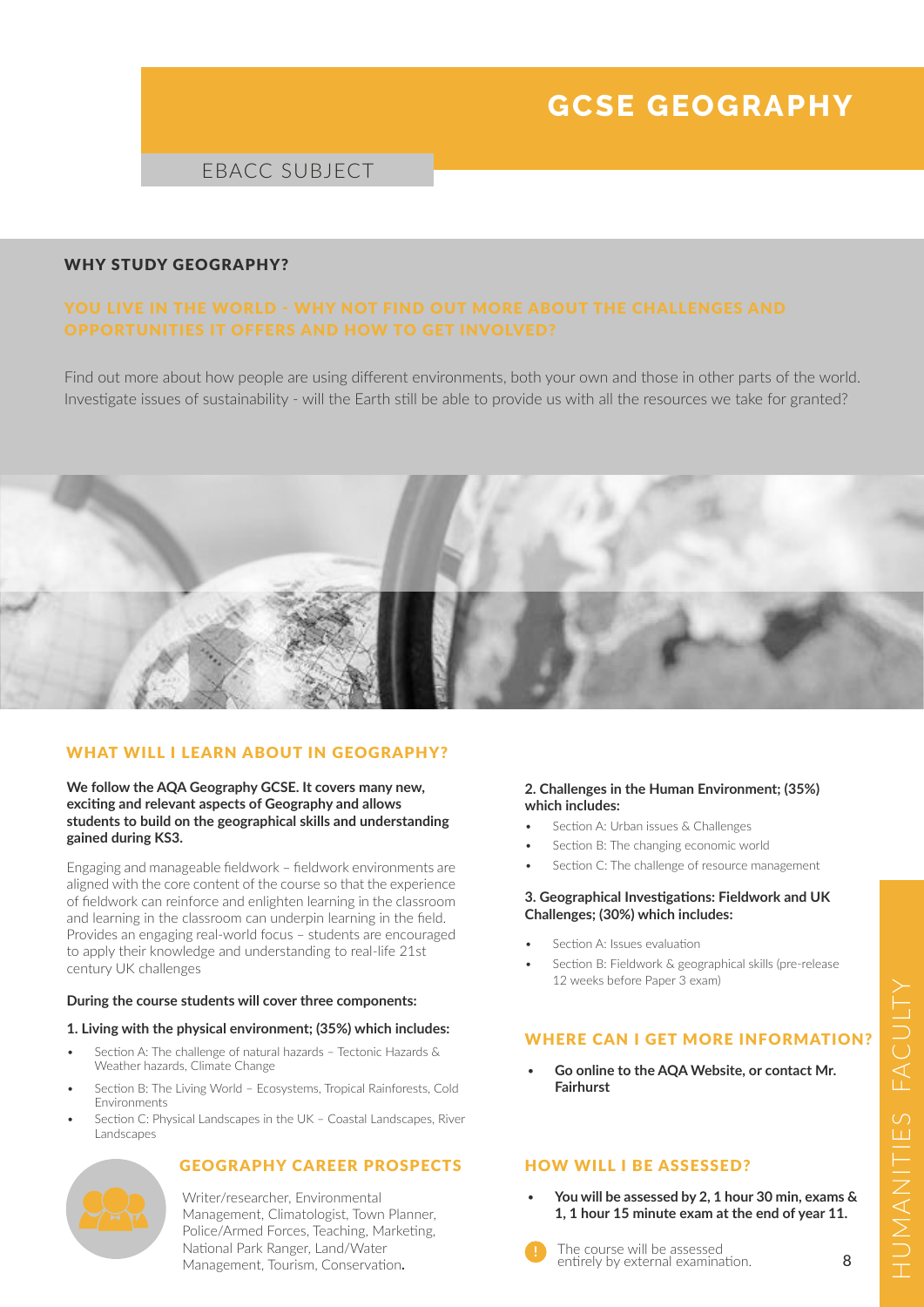# **GCSE SPANISH**

# EBACC SUBJECT

#### WHY STUDY SPANISH?

### SPANISH IS A WORLD LANGUAGE WITH OVER 400 MILLION SPEAKERS WORLDWIDE.

Tourism, ICT, Marketing, Banking, Business and Engineering are just a few areas where you can use your language. People who speak a foreign language earn 20% more on average than those who don't!



# WHAT DO EMPLOYERS THINK ABOUT SPANISH?

- Spanish is in the top three most desired additional languages by employers
- Job prospects open, not just in the UK but worldwide

#### WHAT WILL I LEARN ABOUT IN SPANISH?

- A number of themes including describing yourself, your free time, where you live, your holidays and your school life.
- A mixture of listening, speaking, reading, translation and writing activities linked to various topics
- Information about life in Spain, regional traditions and fiestas
- What life is like for a young person living in Spain in 2019



# WHAT ARE SOME OF THE SKILLS I WILL PRACTICE?

- How to be independent
- Communicating with others confidently
- A knowledge of grammar
- Listening and reading for detail
- Identifying patterns
- Further develop good study skills and the ability to work and learn independently

### HOW WILL I BE ASSESSED?

*Assessment is all examination and you will be assessed on the four language skills:*

- Listening 25%
- Speaking 25%
- Reading 25%
- Writing 25%



MFL FACULTYFACULTY

9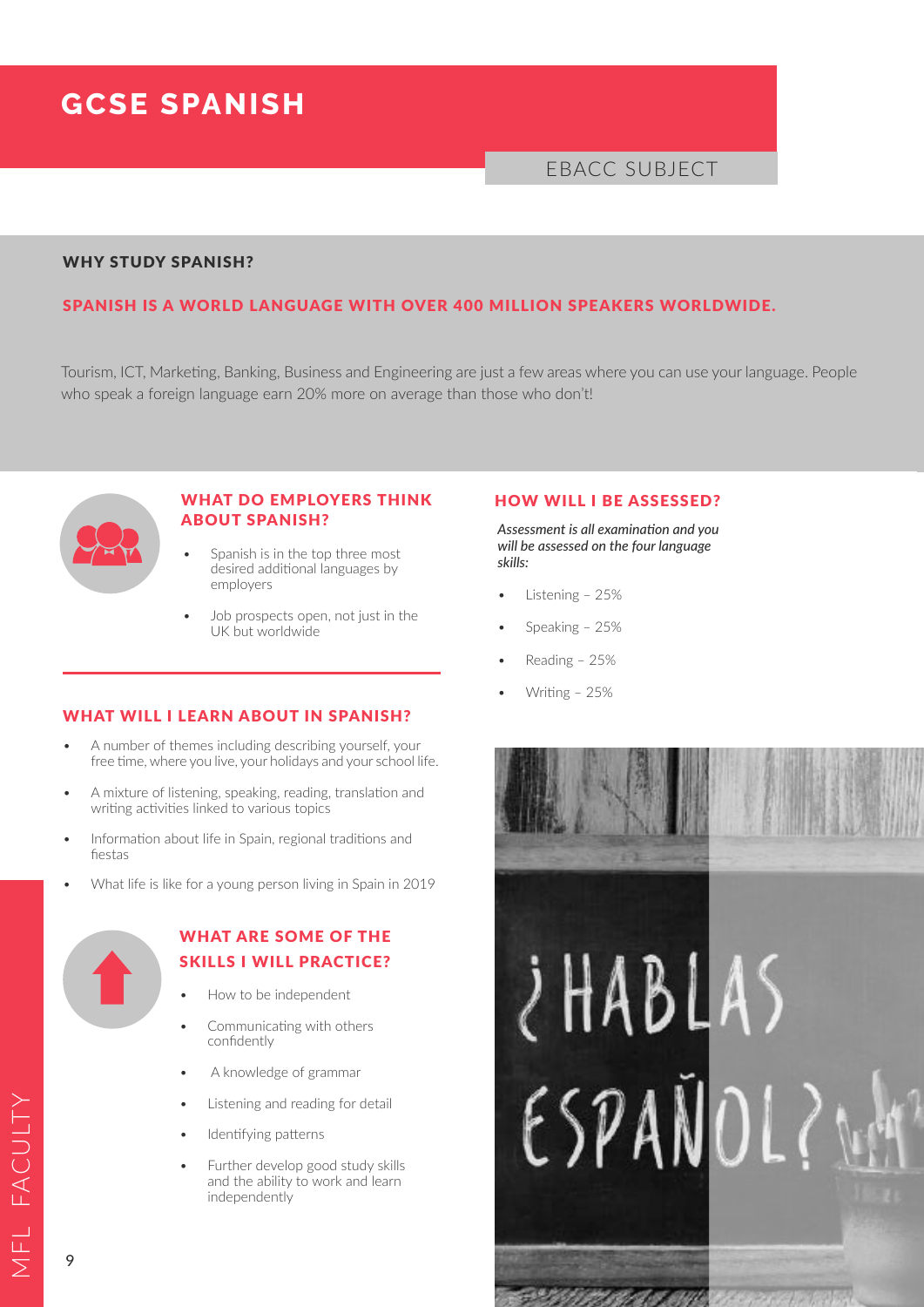# **BTEC SPORT** BTEC LEVEL 1/2 FIRST AWARD IN SPORT + DUKE OF EDINBURGH BRONZE AWARD

OPTION SUBJECT

### WHY STUDY BTEC SPORT?

# THE PEARSON BTEC LEVEL 1/LEVEL 2 FIRST AWARD IN SPORT HAS BEEN DESIGNED TO PROVIDE AN ENGAGING AND STIMULATING INTRODUCTION TO THE WORLD OF SPORT.

The qualification builds on learning from Key Stage 3 for those who may wish to explore a vocational route throughout Key Stage 4. It also provides a good introduction to Sport for learners in post-16 education, and brings together learning at levels 1 and 2 to ensure that every learner taking the qualification completes it with a level of understanding and skill on which to build at a later date. As well as studying BTEC Sport, all pupils will do the Duke of Edinburgh Bronze Award in Y9. The DofE Bronze Award is a great opportunity to; gain volunteering/work experience, boost your CV and learn new skills outside the classroom. The 4 areas that are covered are; Volunteering, Physical, Skills and Expedition.

#### HOW WILL I BE ASSESSED?

- Unit 1—Fitness for sport. Onscreen test (externally assessed)
- Unit 2—Practical sports performance
- Unit 3—Applying the principles of personal training.
- Unit 6—Leading sports activities
- Í Unit 2,3 and 6 will be assessed through coursework and practical evidence. **!**

#### WHAT WILL I LEARN ABOUT IN BTEC SPORT?

**Learners will complete 4 units over 3 years. Learners must complete two core units, and a choice of optional units to complete the course. This BTEC First Award has units that your centre assesses (internal) and a unit that Pearson sets and marks (external).**

- Unit 1—Fitness for sport and exercise. In this unit you will learn about different training principles and how to apply them in different sports
- Unit 2—Practical Sports Performance. This unit covers all key aspects of performance and officiating 2 different sports.
- Unit 3—Applying the principles of personal training.
- Unit 6–Leading sports activities. This unit will be focused on planning and delivery of different sports and evaluating your strengths and weaknesses as a leader.



## WHAT DO EMPLOYERS THINK ABOUT BTEC SPORT?

#### **Skills you learn in BTEC Sport provide learners with opportunities to link education and the world of work in engaging, relevant and practical ways.**

It support learners' development of transferable interpersonal skills, including working with others, problem-solving, independent study, and personal, learning and thinking skills.

# WHAT ARE SOME OF THE SKILLS I WILL GAIN?

- The ability to work both independently and within a team
- Knowledge, of rules and tactics for a variety of activities
- The ability to observe and then analyse skills and tactics in different sports
- Knowledge and understanding of personal fitness

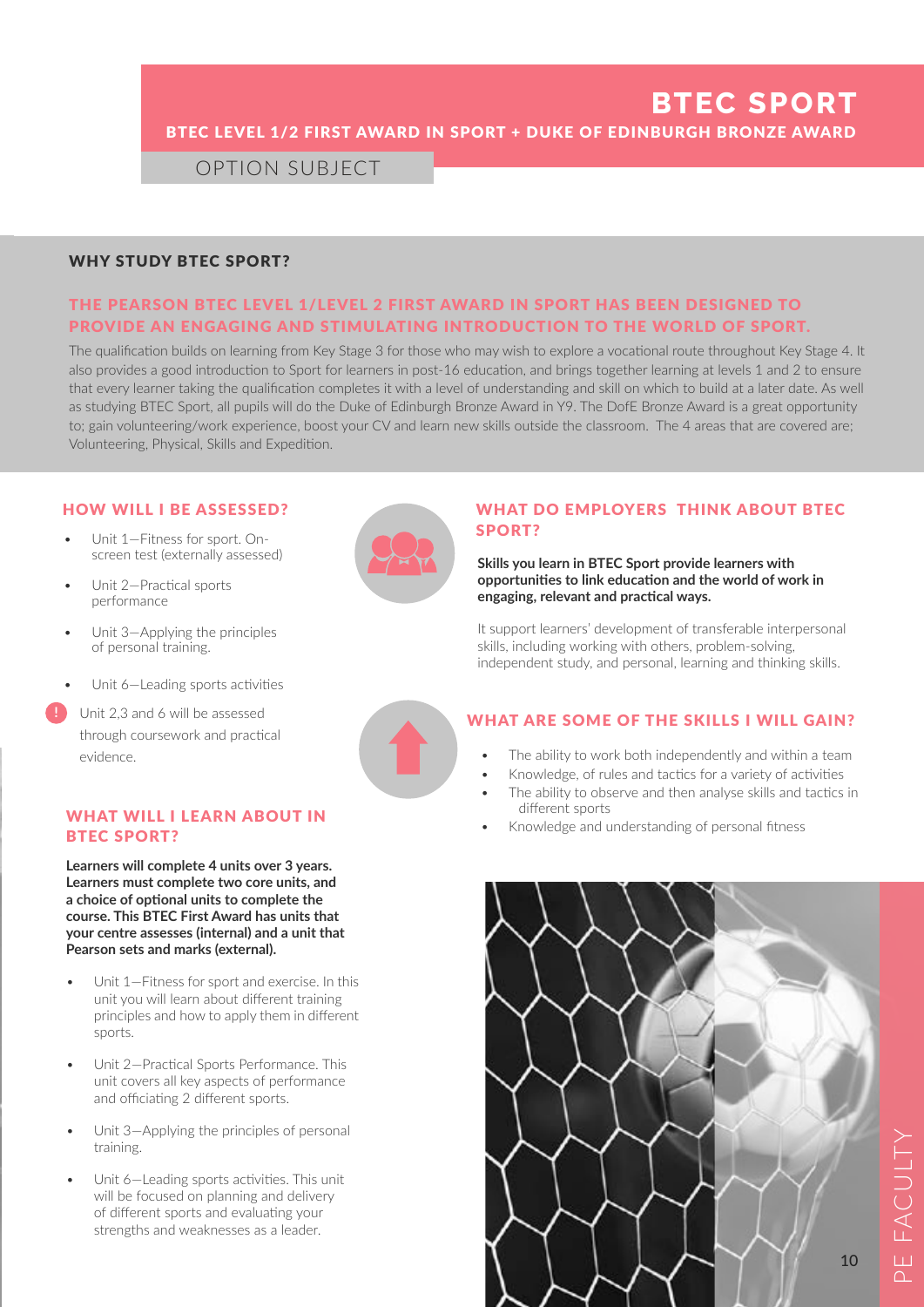# **RSL DRAMA**

# OPTION SUBJECT

#### WHY STUDY DRAMA?

# IN THIS COMPETITIVE CLIMATE DRAMA CAN BE THE SUBJECT THAT MAKES PEOPLE STAND OUT FROM THE CROWD.

Drama promotes confidence, communication, creativity and social skills– all desirable qualities in any profession.

**!** If you have any questions about the course, please don't hesitate to see Mr Montgomery





#### WHAT DO EMPLOYERS THINK ABOUT DRAMA?

Employers now recognise the importance of creativity and look for this in their staff, not just qualifications relating to their subject. They are looking for people with

transferable skills, a lot of which you gain from your work in Drama; time management, team work, planning, resilience, the ability to produce a product, diversity to name a few.

### HOW WILL I BE ASSESSED?

- **First Unit Live Performance**  An example of which would be the January Showcase. Can be scripted, or devised.
- **Second Unit Your Choice**  From scripted, to stand up comedy, you can choose any unit for you to get the best possible grade.

# HOW WILL DRAMA HELP ME OUTSIDE OF SCHOOL?

- *• Improvisation* The ability to think on your feet is desirable in any career.
- **Project management** Seeing through a successful production from first rehearsal to the performance itself is a valuable lesson in project management.
- *• Social skills* Actors have the skill set to deal with different people and situations.
- *• Actors empathy* Can help you to better understand the human condition building a better understanding of the world and the people in it.
- *• Dedication and commitment* Nothing is easy in drama, actors work for months preparing for one project, skills required In every working environment.
- *• Confidence!*  The ability to speak to anyone, any time, in any circumstance.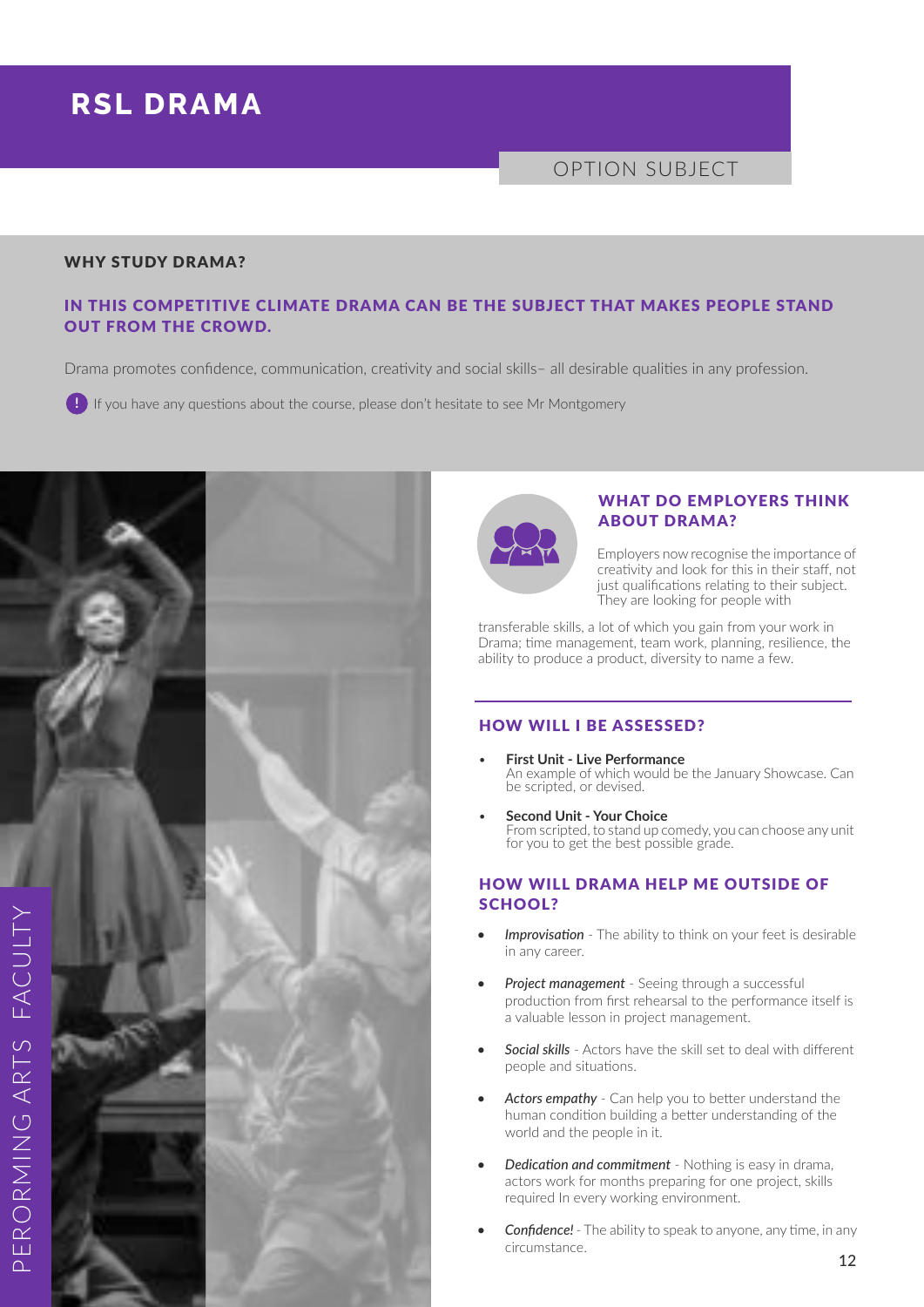# **RSL MUSIC PERFORMANCE**  LEVEL 2 MUSIC PERFORMANCE

# OPTION SUBJECT

### WHY STUDY RSL MUSIC PERFORMANCE?

# RSL MUSIC IS A DEVELOPMENT OF MUSIC AT KS3 AND A STEPPING STONE FOR FURTHER STUDY AT KS5 (COLLEGE, SIXTH FORM ETC.) SO BY STUDYING IT THROUGHOUT Y9 - Y11, YOU WILL;

- Develop your practical and performance ability become a better musician!
- Develop your understanding and appreciation of different musical genres, and your critical and creative thinking.
- Improve your confidence you'll gain self-confidence through performance and rehearsal.
- Improve your independence through rehearsal
- Improve your team work through performing with others



# WHAT SKILLS WILL I NEED?

- Be able to play a musical instrument, sing or rap, even if you're currently a beginner
- Have a willingness to perform in front of a live audience
- Have determination and self motivation to rehearse independently, in and outside of lessons
- Be able to complete coursework to set deadlines
- Be able to work as a soloist and as a group
- Have a willingness to be a better musician and performer

#### WHAT WILL I LEARN ABOUT IN RSL MUSIC?

**The content of RSL Music is centred around the performance of live music, and is based on the 3 units below. The units are a mixture of practical music making and coursework:** 

- **Live Music Performance -** Perform in a live music event
- **Instrumental Study -** Improve your ability on your chosen instrument by looking into techniques which will help you improve
- **Music Knowledge Development-** Explore a variety of different genres and styles that will help build a widened repertoire for your performance

#### HOW WILL I BE ASSESSED?

- **Live Music Performance** (externally assessed)
- **Instrumental Study** (internally assessed)
- **Music Knowledge Development** (internally assessed)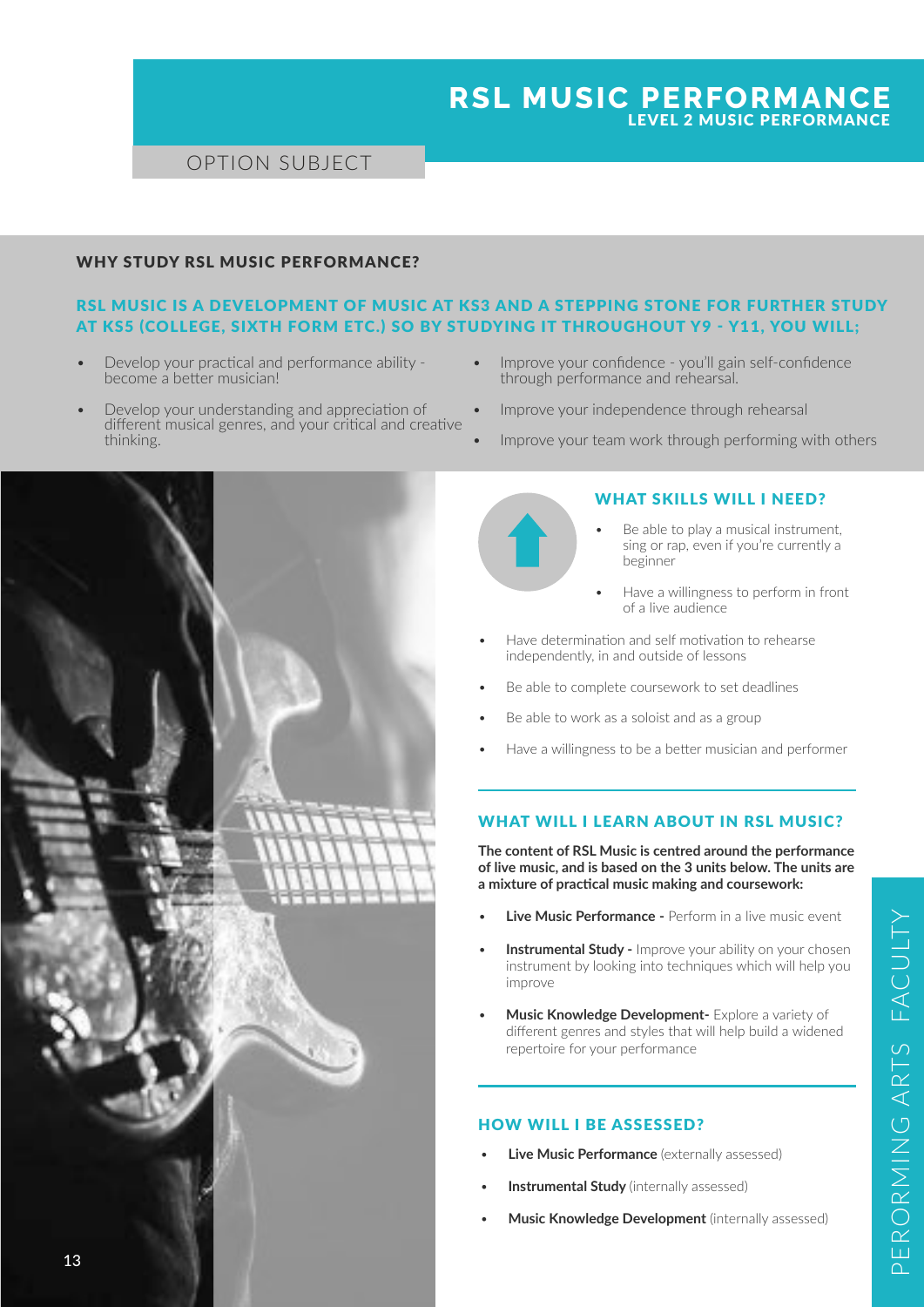# **ENGINEERING**

# OPTION SUBJECT

#### WHY STUDY ENGINEERING?

# THE LEVEL 1/2 AWARD IN ENGINEERING PROVIDES A MORE PRACTICAL ALTERNATIVE TO GCSE.

The qualification is based around the world of engineering and aims to introduce students to the various strands available within the field. The qualification offers students the chance to develop knowledge, skills and understanding through tasks set in realistic workrelated contexts.



#### HOW WILL I BE ASSESSED?

#### **Engineering Level 1/2 Award is split into three units.**

**Unit 1 Engineering Design:** Internal assessment, externally moderated - 25%

**Unit 2 Producing Engineering Products:** Internal assessment, externally moderated - 50%

**Unit 3 Solving Engineering Problems: Externally moderated** (exam) - 25%

#### **How will the grade be reported:**

- Level 1 Pass
- Level 2 Pass
- Level 2 Merit

TECHNOLOGY FACULTY

CHNOLOGY FACULTY

• Level 2 Distinction





#### LIFE AFTER TA

With your Level 2 Award under your belt. you can carry on studying in sixth form/ college, start an apprenticeship, or a vocational course.

#### **Stay on at school or college and do:**

- A-Levels The usual route to secure a place at university and progress to Chartered Engineer after graduation. Subjects should include maths. Physics is also a good idea and is required by some universities.
- **BTEC Level 3 Diploma or Extended Diploma in Construction and the Built Environment - Civil Engineering** - This may lead to professional qualification as an Engineering Technician or Incorporated Engineer.
- **Apprenticeship -** An apprenticeship where you work and study part time which again can lead to gaining Engineering Technician or Incorporated Engineer status.



#### ENGINEERING EQUIPMENT

**We are lucky to have state of the art equipment to support your son/daughter achieve their potential.** 

Equipment Examples

- 4 Lathes with 3 & 4 jaw chucks
- Brazing hearth
- Bespoke ICT facilities with CAD software including Solidworks and 2D Design.
- Laser cutter
- 3D Printer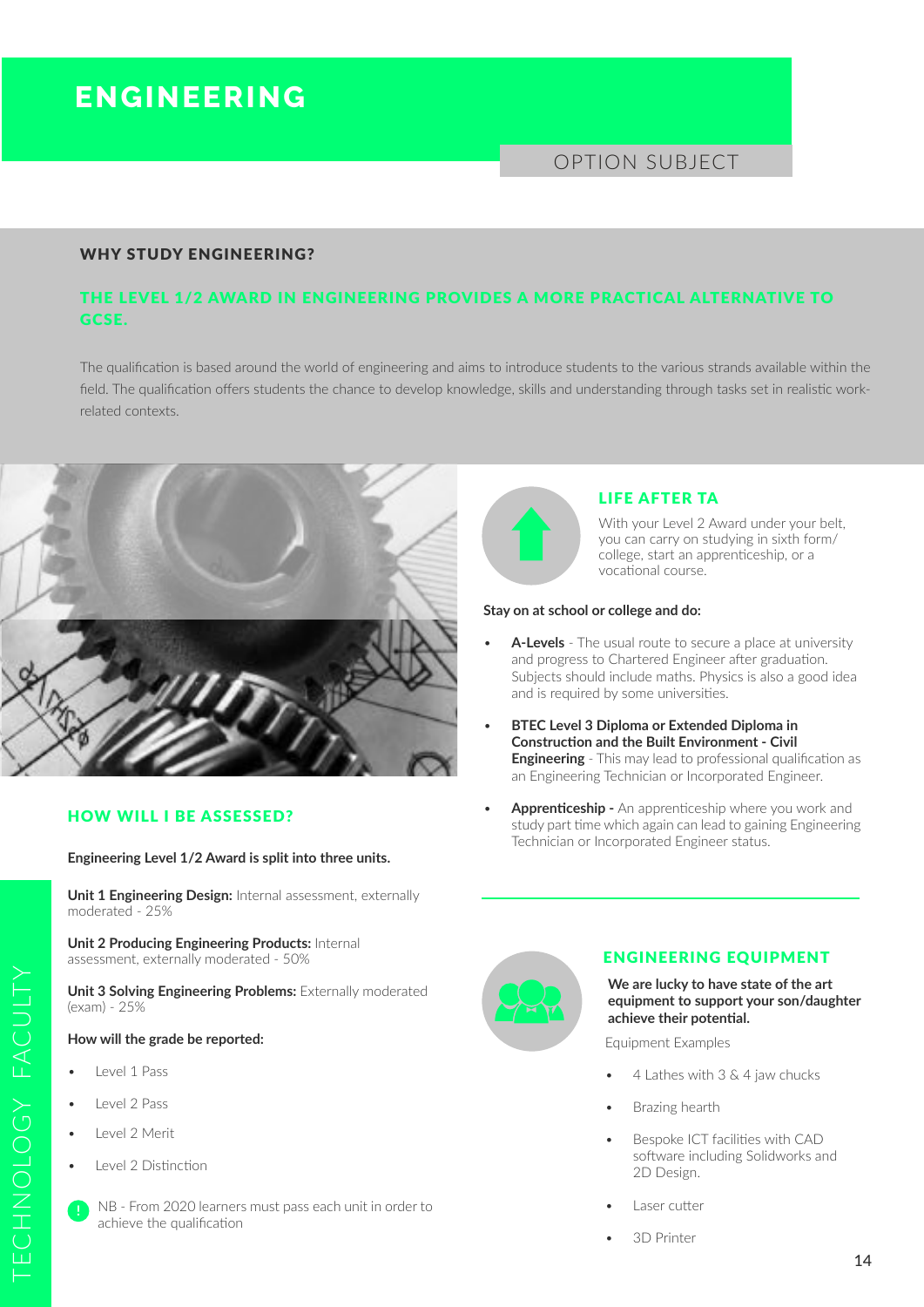# **RESISTANT MATERIALS**

# OPTION SUBJECT

#### WHY STUDY RESISTANT MATERIALS?

# THE COURSE WILL BE PARTICULARLY USEFUL IF YOU INTEND TO FURTHER YOUR STUDIES AT COLLEGE ON ENGINEERING/TECHNICIAN AND TRADE TYPE COURSES.

It is of value to everyone because we all make use of tools, skills and materials in our everyday life. This course will allow students to specialise in the focus area of Resistant Materials. The course is designed to enable students to design and make products in a range of timbers, metals & plastics. Students will investigate a range of manufacturing methods, processes and finishes that are appropriate for these materials.





#### WHAT DO EMPLOYERS THINK ABOUT RESISTANT MATERIALS?

All employers value a person who is creative and capable of solving a problems independently. Resistant Materials will encourage you to develop these skills as well as your making skills. Employers value this 'hands on' approach to education. By opting for Resistant Materials you will gain a skill which can be used in a variety of college courses and careers.

# HOW WILL I BE ASSESSED?

#### **There are two elements to the assessment of this course:**

**Coursework:** The coursework contributes 50% of the total marks for the course. It involves the preparation of a substantial portfolio of student centred design work and the production of an artefact in appropriate resistant materials. Students are usually required to finance the manufacture of the practical piece and this must be carefully considered before starting the course. The coursework is marked by the subject teacher and moderated by the examination board.

**Examination:** The written examination contributes 50% of the total marks for the and is two hours long. It is marked by the examination board.



**!** Grades available 1—9

In all Technology subjects the materials used in making what has been designed have a cost, and wherever possible students will be asked to make a contribution towards their resources.

# WHAT WILL LIFARN AND WHAT SKILLS WILL I GAIN FROM RESISTANT MATERIALS?

- How to solve design problems
- A range of industrial manufacturing techniques and processes
- A range of construction methods and finishing techniques
- An opportunity to develop your research, design and evaluation skills

The course caters for students with a range of abilities. Whilst there is an emphasis on practical ability, students with some drawing and presentation skills are more likely to do well in the portfolio element of the coursework. The safety of everyone using the workshop is important and students intending choosing this option must be prepared to accept the discipline and routine necessary to guarantee the well-being of themselves and other students and adults working in the area.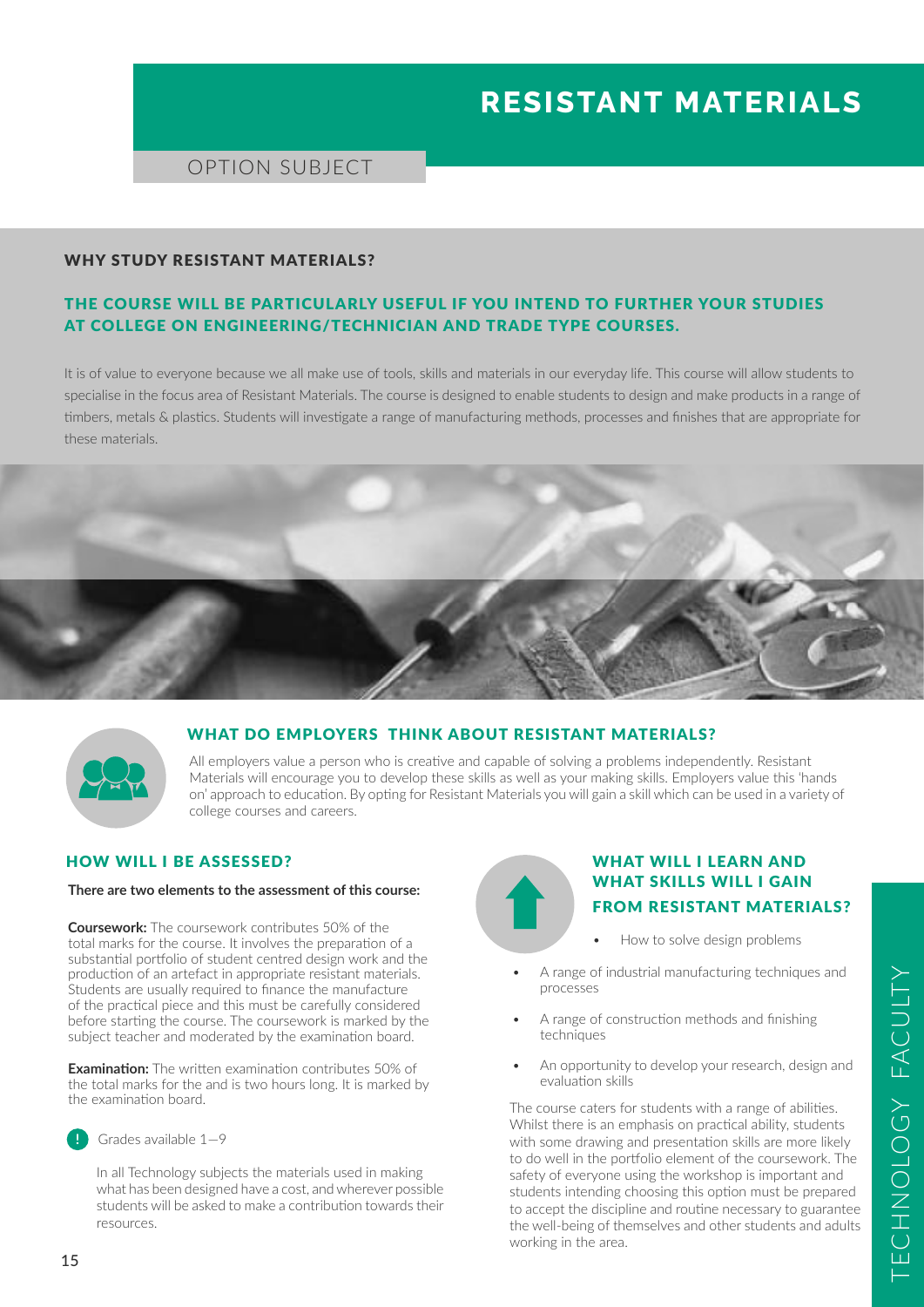# **CONSTRUCTION** WJEC LEVEL 1/2 VOCATIONAL AWARD

OPTION SUBJECT

#### WHY STUDY CONSTRUCTION?

# THE CONSTRUCTION INDUSTRY IS A WIDE AND DIVERSE INDUSTRY WHICH OFFERS A HUGE RANGE OF OPPORTUNITIES TO WORK IN, INCLUDING AREAS SUCH AS CARPENTRY, PLUMBING AND ELECTRICAL.

A broad range of skills are available to enhance practical skills, from a DIY level to an expert craftsman level.



#### HOW WILL I BE ASSESSED?

*WJEC Level 1/2 Vocational Award in Constructing the Built Environment*

*Unit 1: Safety and security in construction (25%)*

Externally assessed

*Unit 2: Developing construction projects (50%)*

Internally assessed

*Unit 3: Planning construction projects (25%)*

Externally assessed



- The ability to complete in-depth written work
- The ability to extract information from a given text, including from graphs and tables
- Good problem solving skills
- Good ICT skills
- Follow instructions and be able to act on advice given
- Work independently and as part of a team
- Work safely in a workshop / construction environment

**!** Available grades: Level 1 Pass, Level 2 Pass, Level 2 Merit or Level 2 Distinction

#### WHAT WILL I LEARN ABOUT IN CONSTRUCTION?

You will learn practical, hands on skills that are immediately transferable to the workplace, such as Tiling, Bricklaying and maintenance skills.

You will have to consider aspects that change and improve the value of the built environment in order to make recommendations on how to raise the quality of certain areas. You will do this first of all by analysing your local area, and how it is used by the community.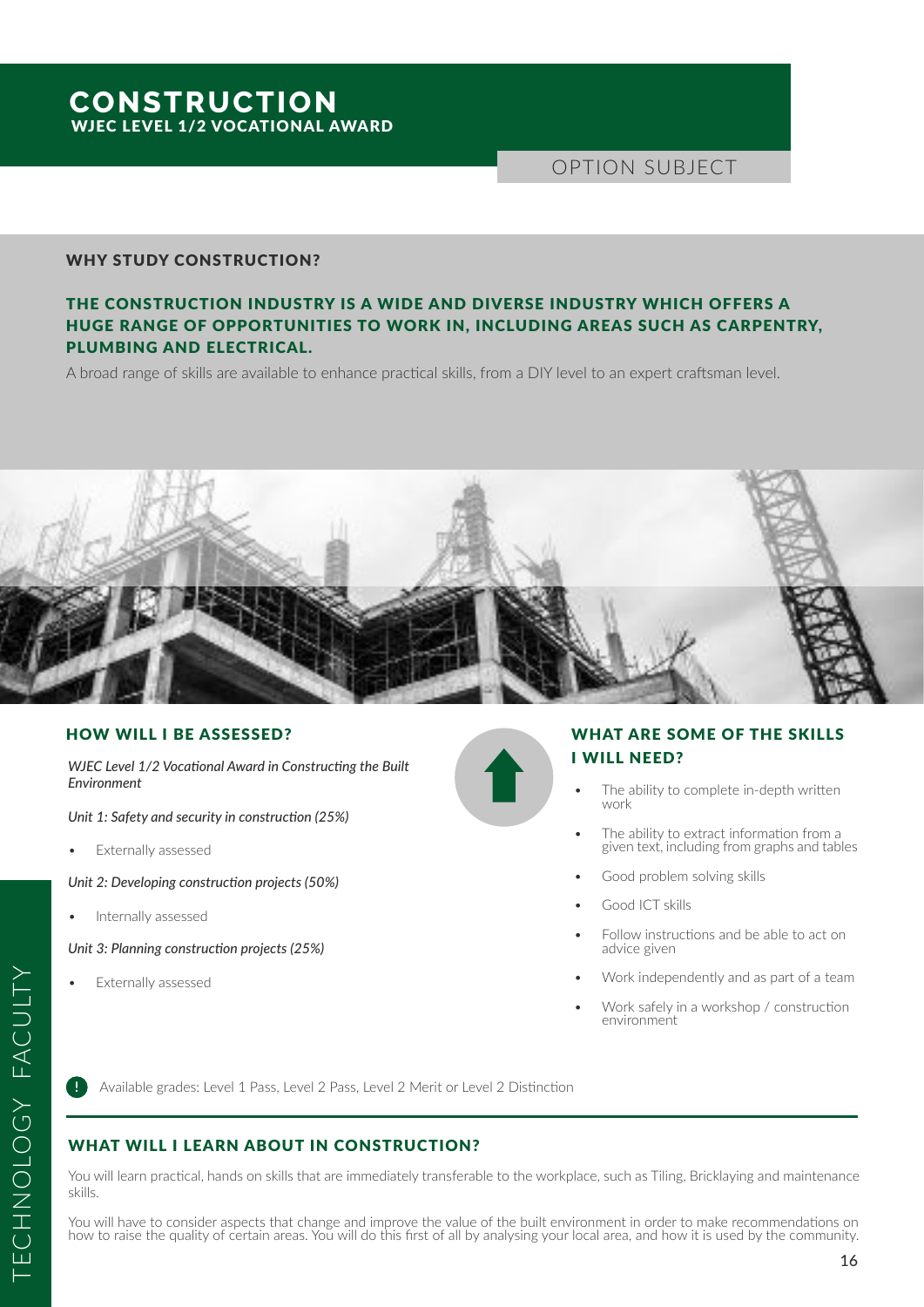# **HEALTH & SOCIAL CARE**  OCR CAMBRIDGE NATIONAL CERTIFICATE

# OPTION SUBJECT

#### WHY STUDY HEALTH & SOCIAL CARE?

OFFERING AN EFFECTIVE INTRODUCTION TO THE HEALTH AND SOCIAL CARE SECTOR, THIS QUALIFICATION LOOKS AT THE ROLE THE SECTOR PLAYS IN THE HEALTH, WELLBEING AND CARE OF INDIVIDUALS. IT ALSO INTRODUCES STUDENTS TO KNOWLEDGE AND SKILLS NEEDED TO WORK IN VARIOUS CARE SETTINGS.

The qualification is designed to help students learn practical skills that can be applied to real-life contexts and work situations, to think creatively, analytically, logically and critically and develop independence and confidence in using skills that would be relevant to the health and social care sector and more widely.

### WHAT WILL I LEARN ABOUT IN HEALTH & SOCIAL CARE?

Underpinning the qualification is a focus on person-centred values, rights of individuals, communicating effectively and protecting individuals. Also, supporting individuals through life events and the option to plan and deliver a creative activity or a health promotion campaign.

#### HOW WILL I BE ASSESSED?

Our Level 1 / Level 2 Cambridge National Certificate in Health and Social Care consists of two mandatory units and one optional unit from a choice of two. The externally assessed unit makes up 40% of the qualification.

#### WHAT CAN I ACHIEVE?

- Distinction\*, Distinction, Merit or Pass at Level 2
- Distinction, Merit or Pass at Level 1



# HEALTH & SOCIAL CARE CAREER PROSPECTS

A Levels, apprenticeships or further advanced vocational qualifications at Level 3, such as Cambridge Technicals

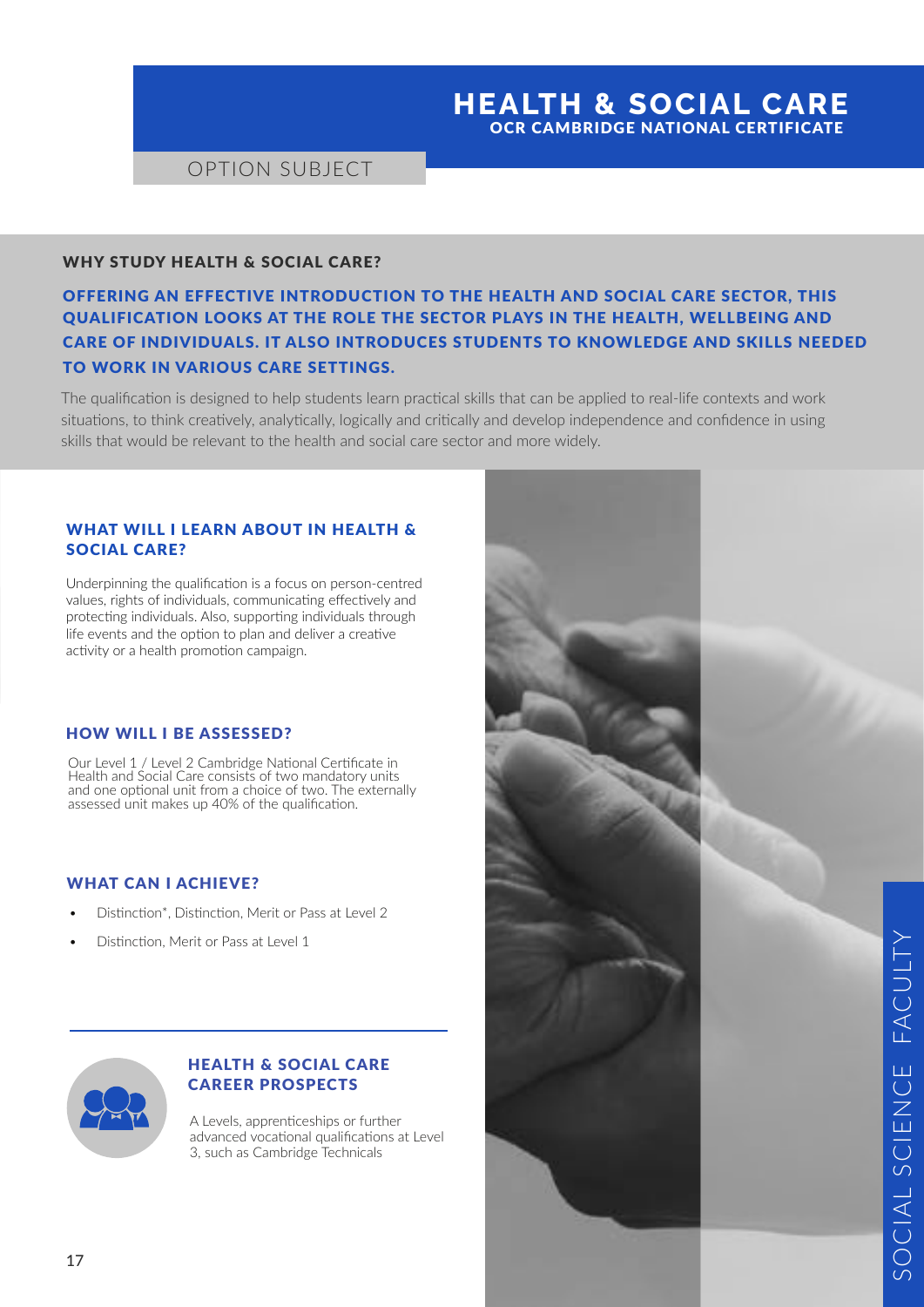OPTION SUBJECT

#### WHY STUDY CHILD DEVELOPMENT & CARE?

# THIS QUALIFICATION PROVIDES THE OPPORTUNITY TO DEVELOP KNOWLEDGE AND APPLY PRACTICAL SKILLS IN CHILD DEVELOPMENT DEVELOPMENT, FOCUSSING ON THE AGES 0-5.

It will be of interest to those who are considering a career in children, health or social work sectors, psychology, sociology and biology. It includes the Health and well-being for child development, Understand the equipment and nutritional needs of children from birth to five years and understand the developmental norms of a child from birth to five years.





#### CHILDCARE CAREER PROSPECTS

*Can be used as a stepping stone to level 3 in Childcare and Education in sixth form or college.*

### WHAT WILL I LEARN ABOUT IN CHILD DEVELOPMENT AND CARE?

- Provides the opportunity to gain a vocational qualification that gives a basic introduction to Childcare.
- Includes the knowledge and understanding of child development and well-being necessary for working with children in a variety of settings.
- Is aimed at a range of learners who wish to be introduced to childcare and development for children aged 0-5 years.
- Learners will gain an insight into their preferred learning styles which assists in developing their ability to study.

# WHAT CAN I ACHIEVE?

1 GCSE grade  $A^*$ - D, this can be used as a stepping stone to level 3 in Childcare and Education in school or at college.

### WHAT ELSE DO I NEED TO KNOW?

- You need to have a genuine interest in children and their education.
- Learners may also progress to an Apprenticeship route in early years or child care at either level 2 or level 3.
- $\bullet$  *Por more information see: Mrs Nickson*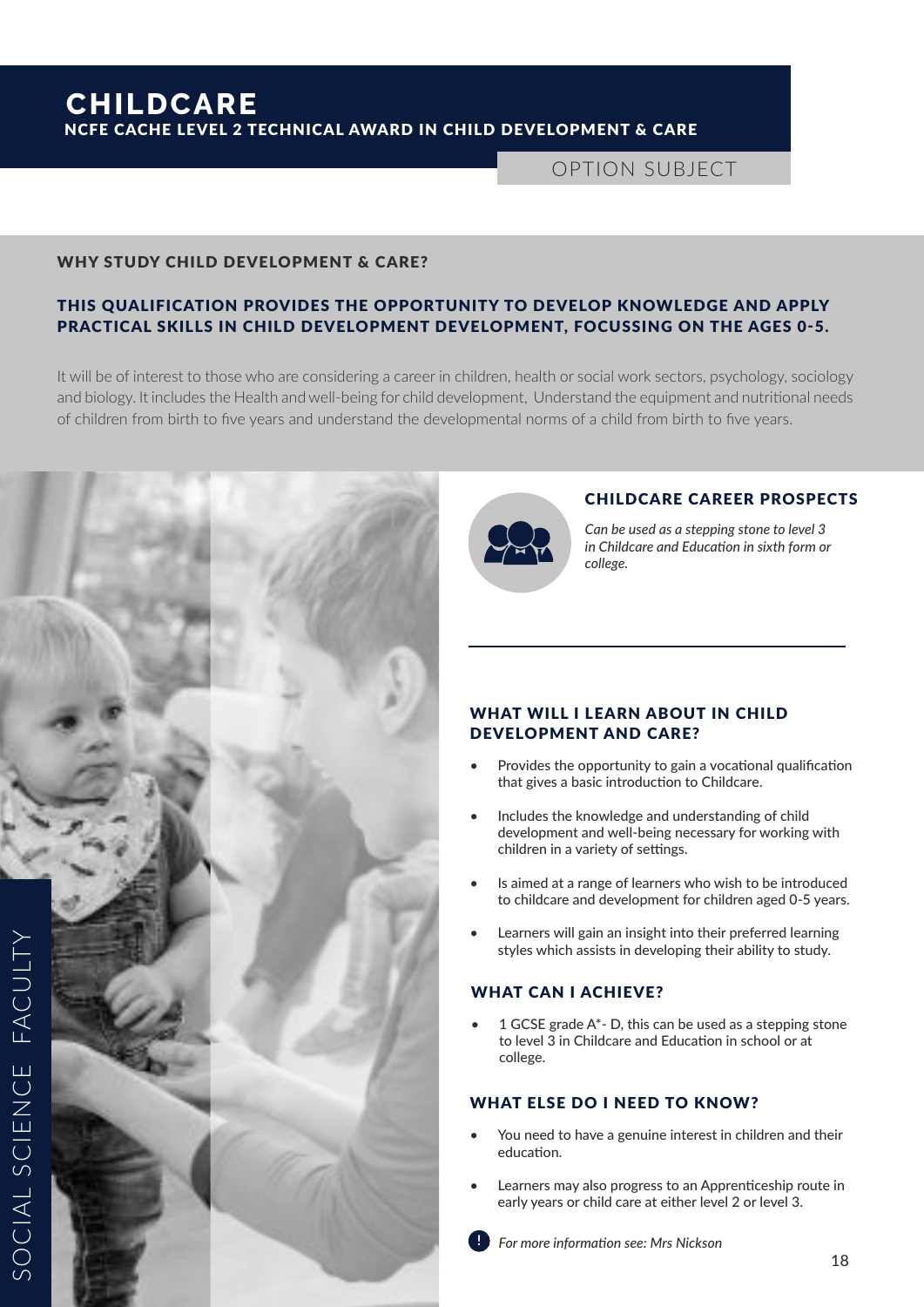

# OPTION SUBJECT

#### WHY STUDY ENTERPRISE AND MARKETING?

# YOU WILL BE INTRODUCED TO THE WORLD OF SMALL BUSINESSES AND WILL LOOK AT WHAT MAKES SOMEONE A SUCCESSFUL BUSINESS PERSON.

**If you enjoy:** communicating and explaining your ideas, thinking creatively and making decisions, working with numbers to solve business problems, learning about the world of business through research and investigation, as well as through practical tasks. Then the Enterprise and Marketing course is the right subject for you!



### WHAT WILL I LEARN ABOUT IN BUSINESS STUDIES?

- You will find out how to develop an idea and spot an opportunity, and turn that into a successful business.
- You will understand how to make a business effective and manage money.
- You will also see how the world around us affects small businesses and all the people involved.
- You will learn how business develops and markets a product or service.
- You will learn about different laws and how they affect the operation of a business
- You will learn to calculate aspects of Business Finances, such as Profit, Costs, Breakeven and Sales

#### HOW WILL I BE ASSESSED?

- A Written Examination, worth 50% of the Qualification
- Two units of Controlled Assessment, each worth 25% of the Qualification
- This course consists of 60% coursework (2 units) and a written examination worth a further 40%.



- WHAT ARE SOME OF THE SKILLS I WILL GAIN?
- Making decisions
- Being creative
- Solving problems
- Understanding finance
- Dealing with data
- **Communicating**
- Working as part of a team
- Being able to analyse a range of business decisions

### WHAT DO EMPLOYERS THINK ABOUT BUSINESS STUDIES?

*Business Studies helps develop a broad range of skills and help develop confidence in a wide range of areas.* 

It shows an interest in the world of business and enables students to become a confident, independent and self-motivated individual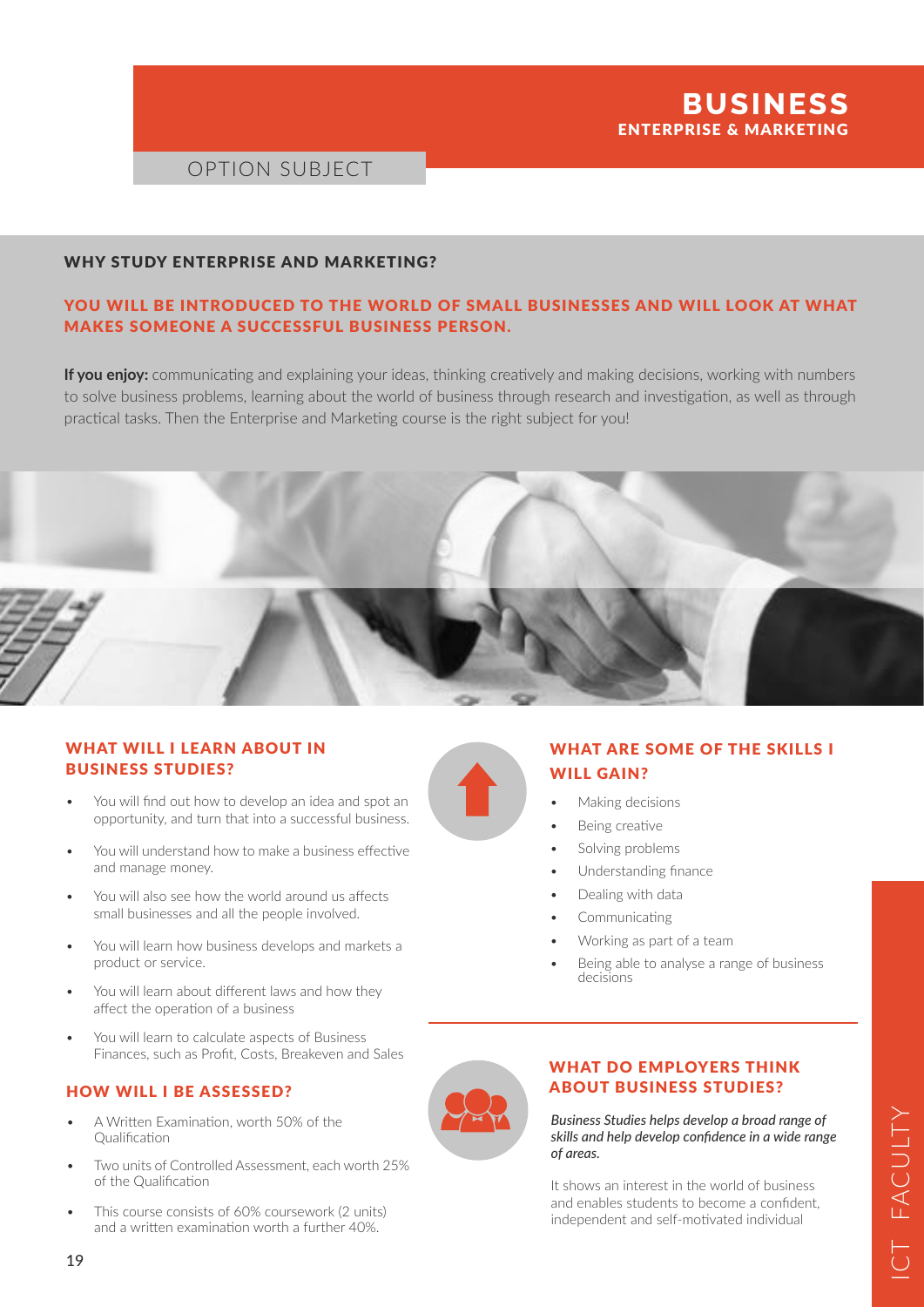OPTION SUBJECT

#### WHY STUDY IMEDIA?

Production of digital media products is a requirement of almost every business so there is huge demand for a skilled and digitally literate workforce. This qualification will help students develop specific and transferable skills such as research, planning, and review, working with others and communicating creative concepts. The qualification's hands-on approach has strong relevance to the way young people use the technology required in creative media.



#### WHAT WILL I LEARN ABOUT IN IMEDIA?

#### *R093: Creative iMedia in the Media Industry*

In this unit, students will learn about the sectors, products and job roles that form the media industry. They will learn the legal and ethical issues considered and the processes used to plan and create digital media products. They will learn how media codes are used within the creation of media products to convey meaning, create impact and engage audiences. They will learn to choose the most appropriate format and properties for different media products.

#### *R094: Visual Identity and Digital Graphics*

In this unit, students will learn how to develop visual identities for clients. They will also learn to apply the concepts of graphic design to create original digital graphics which incorporate their visual identity to engage a target audience.

#### *R095: Characters and Comics*

In this unit, students will learn to design and create original characters that convey emotion and personality. They will also learn to set characters within stories of their own making which flow logically and engage the reader. They will also learn to use conventions of comics to tell characters' stories across multiple pages.

### HOW WILL I BE ASSESSED?

The iMedia course consists of 75% coursework (3 units) and a written examination worth a further 25% that is 75 minutes long.

# WHAT ARE SOME OF THE SKILLS I WILL GAIN?

- An understanding of the hardware used in ICT systems
- A range of creative software skills including image manipulation and video
- Learn how to successfully manage an IT Media Project.
- Learn about Laws that affect the use of IT in the real world, such as Data Protection and Copyright.
- Understand how to us IT Hardware and Software in order to make Multimedia products such as Videos, Graphics, Websites and Interactive Products



#### IMEDIA CAREER PROSPECTS

*L3 Course in Digital Media, Games Designer. There are many different careers that this qualification could help you move towards.*

### WHAT CAN I ACHIEVE?

iMedia is a Single Award, equivalent in size and value to a full GCSE. Recognised by employers and educational establishments alike, it is made up of 2 levels – Level 2 and Level 1.You will be graded with either a Pass, Merit or Distinction. There is also a top grade of Distinction\*.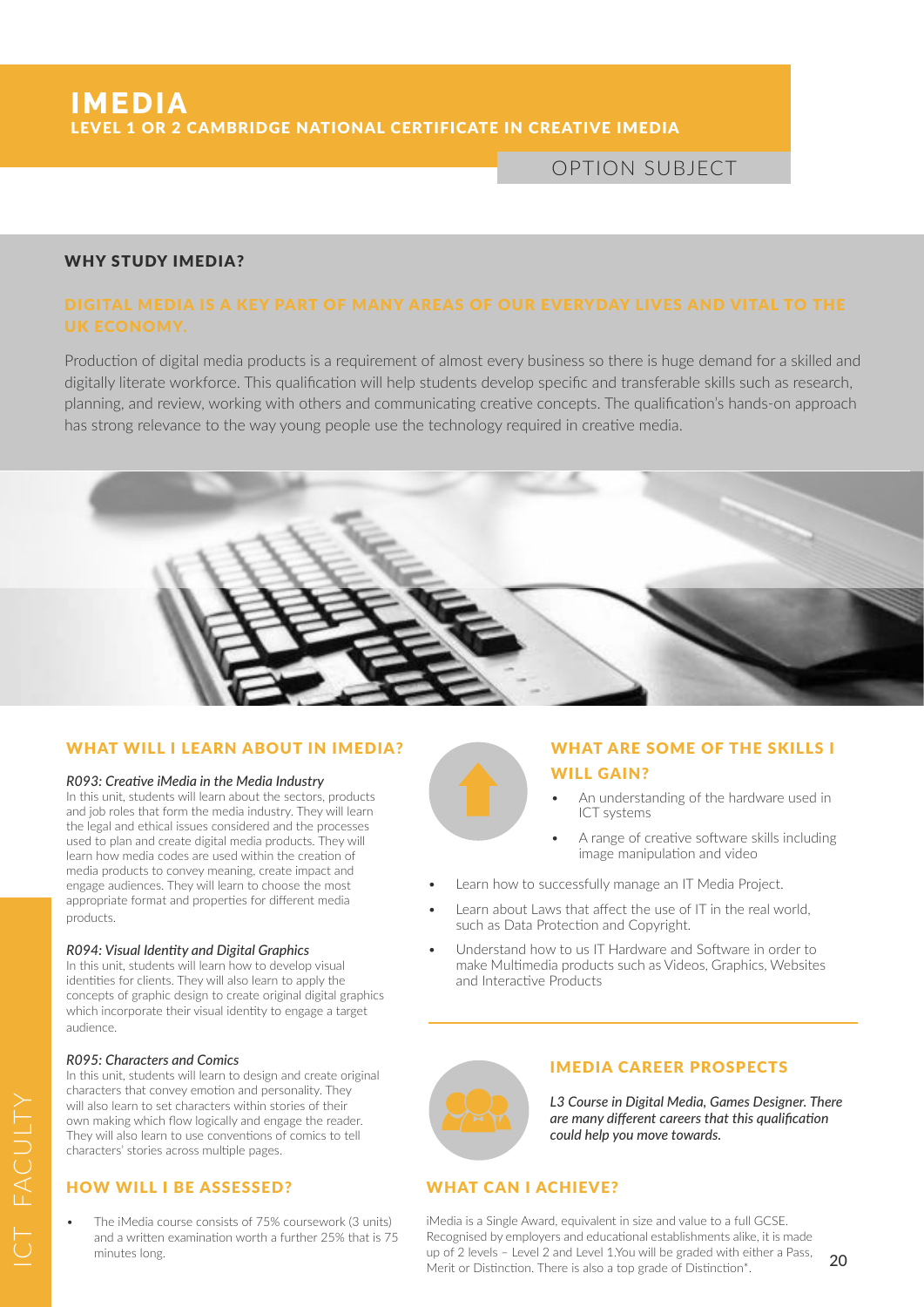# **GCSE FILM STUDIES**

# OPTION SUBJECT

#### WHY STUDY FILM STUDIES?

# GCSE FILM STUDIES ALLOWS STUDENTS TO DEVELOP A CRITICAL, QUESTIONING APPROACH TO FILMS, THE INDUSTRY, AUDIENCES AND SOCIAL CONTEXTS.

Film is one of the key visual media which has dominated story-telling and entertainment in our culture for the past century, and shapes many of our ideas today.

#### WHAT WILL I LEARN ABOUT IN FILM STUDIES?

#### *Component 1: Key Developments in US Film*

This component assesses knowledge and understanding of three US films.

#### *Section A: US film study*

- One question on the first of the chosen films (produced between 1930 and 1960)
- One question on the second of the chosen films (produced between 1961 and 1990)
- One question comparing the chosen pair of films

#### *Section B: Key developments in film and film technology*

• One multi-part question on developments in film and film technology

#### *Section C: US independent film*

One question on one US independent film.

#### *Component 2: Global Film: Narrative, Representation and Film Style*

Written examination: 1 hour 30 minutes 35% of qualification

This component assesses your knowledge and understanding of three global films that have been produced outside the US. Assessment consists of three questions in three sections:

- *• Section A: one question on a global English language Film.*
- *• Section B: one question on a global non-English language film.*
- *• Section C: one question on a contemporary (modern) UK film.*



#### *Component 3: Production*

Non-exam assessment 30% of qualification

This component assesses the ability to apply knowledge and understanding in the production of a film.

#### *Students will produce:*

- *• One genre-based film (either a film which they create and produce individually or a written screenplay)*
- *• One evaluation of their production, where they analyse and evaluate their production in relation to similar, professionally produced films.*

The films students study will introduce them to a broad range of films from around the world, as well as give them a historical perspective of film.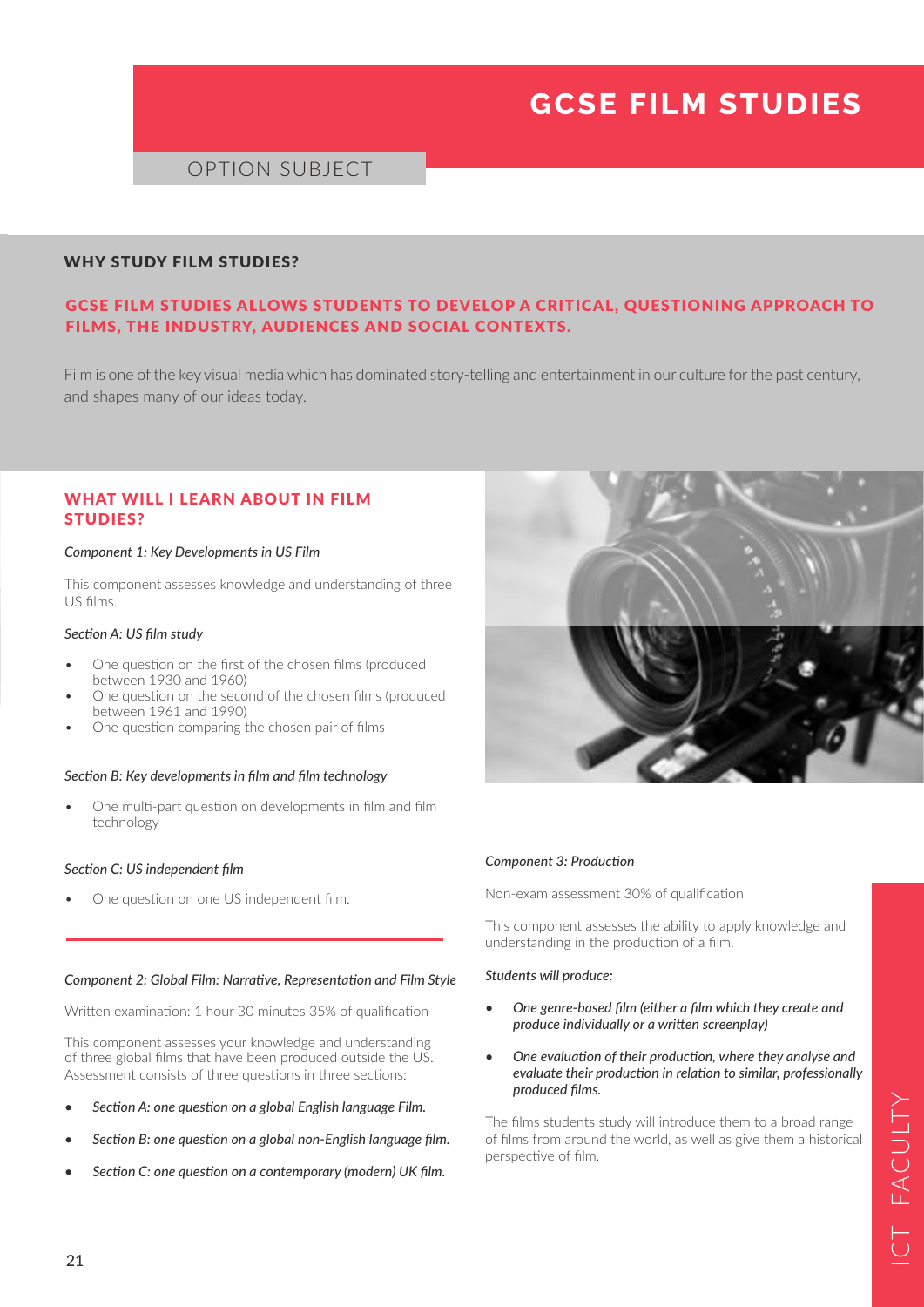# **ART GRAPHICS**

# OPTION SUBJECT

#### WHY STUDY ART GRAPHICS?

# THE COURSE IS CONCERNED WITH THE EVERYDAY PRODUCTS THAT WE SEE IN THE WORLD AROUND US, AND THE PRODUCTION OF 3-DIMENSIONAL GRAPHIC PRODUCTS.

Students will be expected to develop a range of graphic techniques that will help them in the solution of graphic design problems. Students will be asked to design, make and evaluate graphic products, which have a focus on visual impact and communication - such as advertising, illustration, branding and printing. A single design and make project, such as a concept watch or new music band with promotional material, is to be submitted for the main coursework component.



# WHAT WILL I LEARN AND WHAT SKILLS WILL I NEED IN ART GRAPHICS?

- Freehand & 3D drawing skills
- 3D Modelling using a range of materials
- CAD/CAM (use of computers to design & make ) including Adobe creative suite & 2D Design
- How to use Graphic communication to solve design problems
- A range of industrial manufacturing techniques and processes
- A range of construction methods and finishing techniques

#### The course caters for students with a range of abilities. Whilst there is an emphasis on practical ability, students with some drawing and presentation skills are more likely to do well in the portfolio element of the coursework.



#### WHAT DO EMPLOYERS THINK ABOUT ART GRAPHICS?

*All employers value a person who is capable of solving a problem creatively and working independently. Graphics will encourage you to develop these skills as well as your making skills.*

Employers value this 'hands on' approach to education. By opting for Graphics you will gain a skill which can be used in a variety of vocational courses and careers such as product designer, fashion & retail, graphic designer, illustrator, visual designer (advertisements), game design, web design and architecture.

#### HOW WILL I BE ASSESSED?

#### *There are two elements to the assessment of this course:*

**Coursework:** The coursework contributes 50% of the total marks for the course. It involves the preparation of a substantial portfolio of student centred design work and the production of an artefact in appropriate resistant materials. Students are usually required to finance the manufacture of the practical piece and this must be carefully considered before starting the course. The coursework is marked by the subject teacher and moderated by the examination board.

**Examination:** The written examination contributes 50% of the total marks for the and is two hours long. It is marked by the examination board.

**!** Grades available 1—9

**!** In all Technology subjects the materials used in making what has been designed have a cost, and wherever possible students will be asked to make a contribution towards their resources.

CRAFT & DESIGN FACULTYFACULTY CRAFT & DESIGN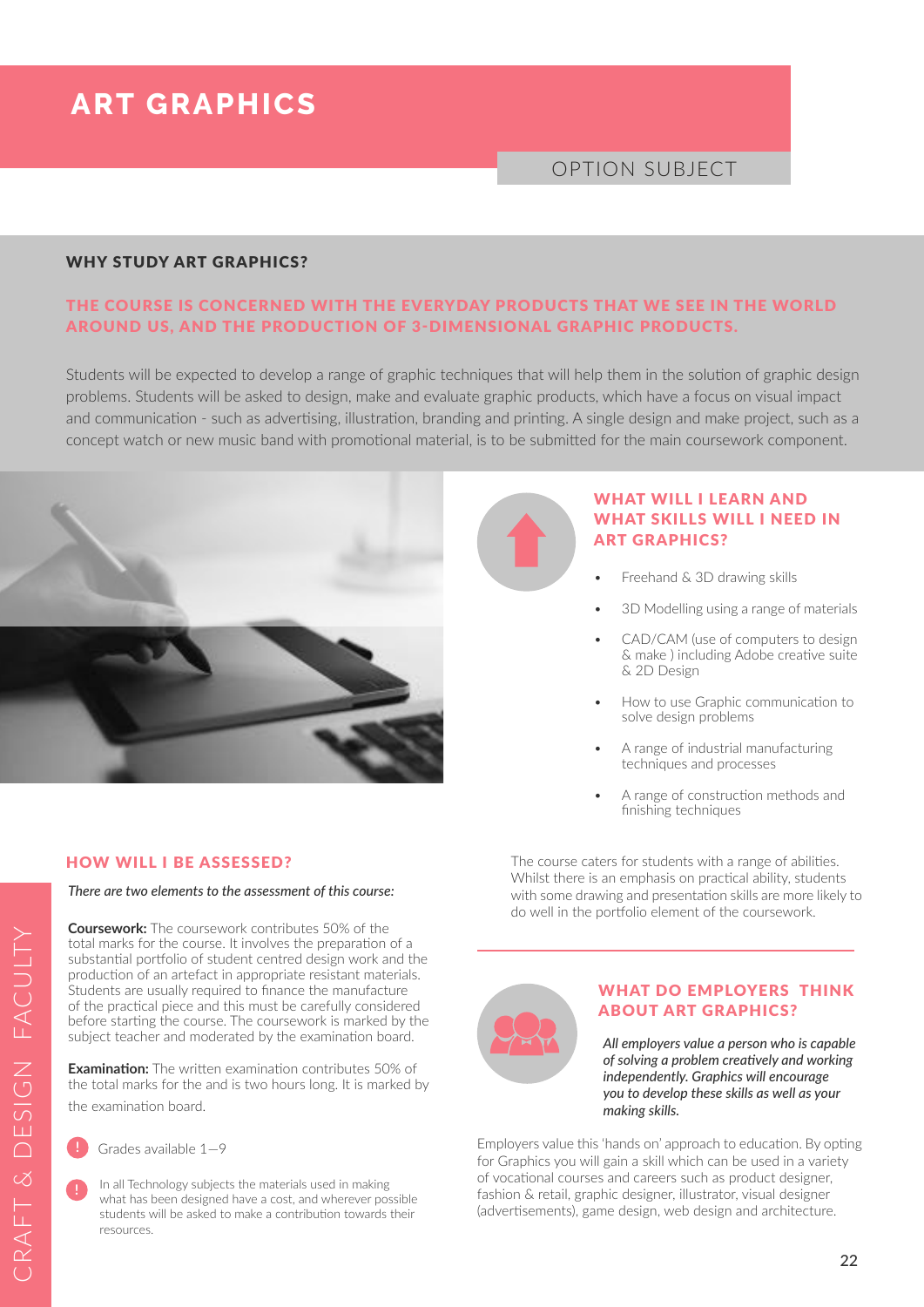# **ART TEXTILES**

# OPTION SUBJECT

#### WHY STUDY ART TEXTILES?

# THE COURSE WILL BE PARTICULARLY USEFUL IF YOU ARE INTERESTED IN FASHION DESIGN AND TEXTILES MANUFACTURE. THE TECHNOLOGY TEXTILES COURSE HAS A BIG FOCUS ON THE CONSTRUCTION OF GARMENTS AND OTHER TEXTILES PRODUCTS.

This course is aimed at students who have an interest in design, and wish to produce items which enable them to express their own originality through the study of fibres, fabrics and methods of embellishment. Students will be trained to use textiles skilfully and will demonstrate their understanding of textile technology through practical assignments. Students will be expected to exhibit a mature attitude, approaching the subject from a designer's point of view, in a manner reflecting industrial practices.



#### HOW WILL I BE ASSESSED?

**You have four assessment objectives to each unit where you will be marked on designer links, experimenting with materials, your observations, and your final piece.** 

*Unit 1: Portfolio of Work (Controlled Assessment) 60 % Unit 2: Externally Set Task 40%.*



# WHAT WILL I LEARN ABOUT IN ART TEXTILES?

You will use your creative and artistic skills to develop your own textile samples and portfolio.

It will provide a good foundation for further study at A-level and would be useful for pursuing a career in art and design, including fashion design, interior design, printed, knitted or woven textiles, costume design or working in any creative based industry.

#### *Students are required to work in one or more of areas listed below:*

In Component 1 and Component 2 students are required to work in one or more area(s) of textile design, such as those listed below:

- Art textiles
- Fashion design and illustration
- Costume design
- Constructed textiles
- Printed and dyed textiles
- Surface pattern
- Stitched and/or embellished textiles



#### WHAT DO EMPLOYERS THINK ABOUT TEXTILES?

*All employers value a person who is creative and capable of solving problems independently.*

Studying Textiles will encourage you to develop these skills as well as your making skills. Employers value this 'hands on' approach to education.

By opting for Textiles you will gain a skill which can be used in a variety of college courses and careers including; Fashion buyer, textile technologist, costume maker, costume designer, dress maker, and fashion designer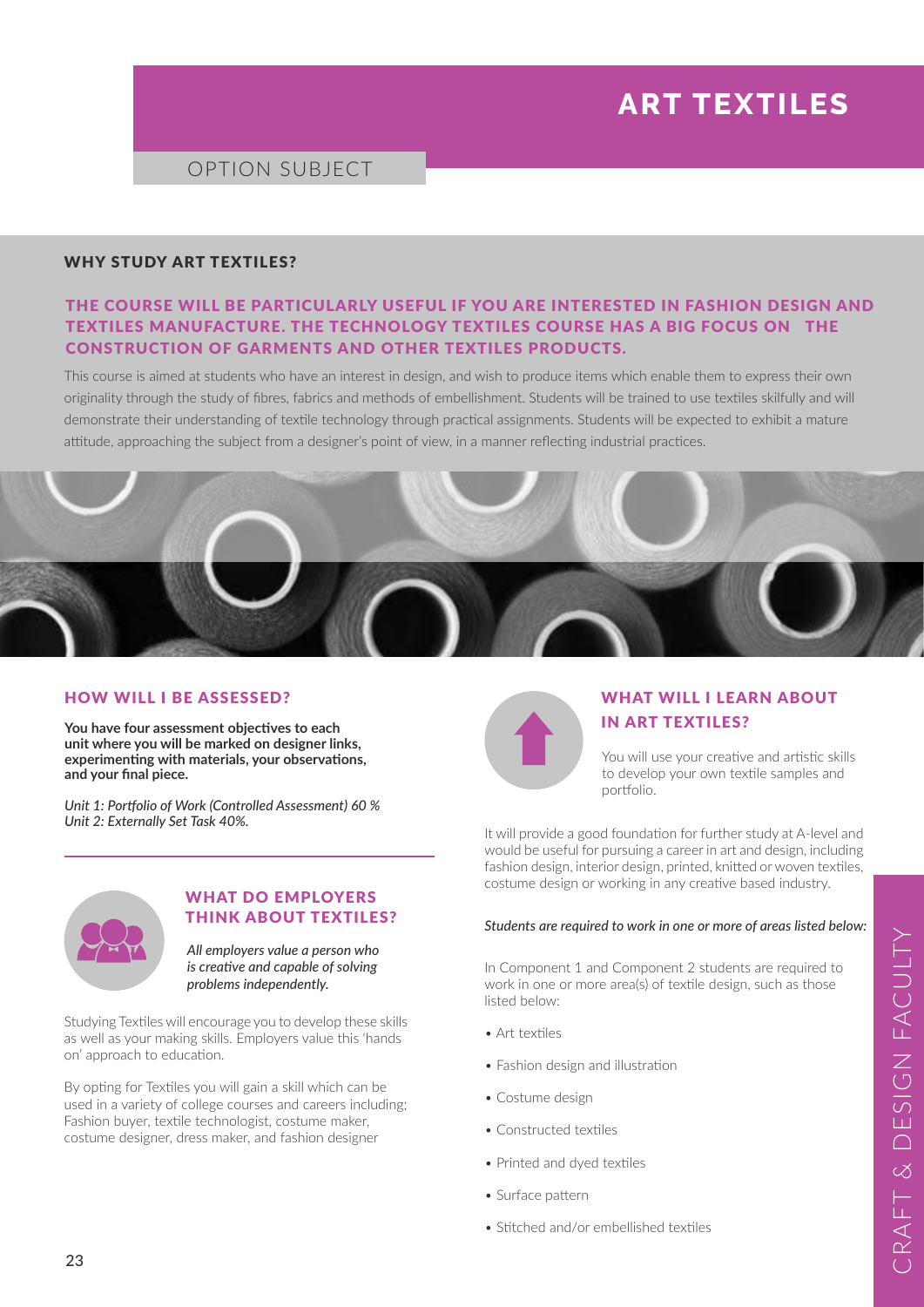# **HOSPITALITY & CATERING**

OPTION SUBJECT

#### WHY STUDY HOSPITALITY & CATERING?

# THE COURSE OFFERS AN OPPORTUNITY FOR CANDIDATES TO DEVELOP THEIR KNOWLEDGE AND EXTEND THEIR SKILLS WITHIN HOSPITALITY AND CATERING IN A VOCATIONAL CONTEXT.

The option encourages the investigation and study of hospitality and uses a range of assessment techniques to enable the candidate to respond through practical and investigative work. You will investigate the hospitality and catering industry and learn about the local, national and international employment opportunities within it. You will also learn about other businesses in hospitality such as hotels, pubs, restaurants, health clubs etc. A large portion of the controlled assessment work focusses on understanding health and hygiene.





# WHAT WILL I LEARN AND WHAT SKILLS WILL I NEED IN HOSPITALITY?

#### *During this course students will learn about;*

- Health, safety and hygiene not only in a school based context but within the Hospitality Industry as a whole
- Menu planning food preparation, cooking and presentation taking into account the needs and wants of a client base and costings
- Types of service provided and the related client groups, including customer care
- Job roles, employment opportunities and relevant training
- Planning for functions and events
- Standards of service
- Communication and teamwork

#### *In order to be successful in Hospitality pupils should:*

- Have some practical capabilities in the production of food products
- Be able to meet firm deadlines
- Have the skills required to work independently

**!** In all Technology subjects the materials used in making what has been designed have a cost, and wherever possible students will be asked to make a contribution towards their resources.

#### HOW WILL I BE ASSESSED?

*There are two elements to the assessment of this course***:**

**Examination: Unit 1 (40%):** The Hospitality and Catering Industry will be externally assessed with an online examination that lasts 90 minutes.

**Unit 2 (60%):** Hospitality and Catering in Action is internally assessed: This involves you completing a piece of controlled assessment in school under examination conditions. You will be set a task by WJEC and will have to safely plan, prepare, cook and present dishes to satisfy the task.

**You will be graded as follows:** Level 1 Pass, Level 2 Pass, Level 2 Merit, Level 2 Distinction



### WHAT DO EMPLOYERS THINK ABOUT HOSPITALITY?

*Hospitality provides learners with the opportunity of experiencing a live event as well as the need for time constraints and deadlines.* 

It provides you with a strong understanding of what is important in a commercial kitchen. It also equips you with good team working as well as independent skills. Employers value a student with this kind of hands on experience and existing knowledge.

#### *You will gain skills which would be well suited to careers such as;*

Chef, sports science, dietician, food journalism, product development, home economist, events management, hospitality, front of house, conference management, buyer, production manager, public relations, hygiene control, National Health Service, health promotion, technical management, food quality, food preparation and retail.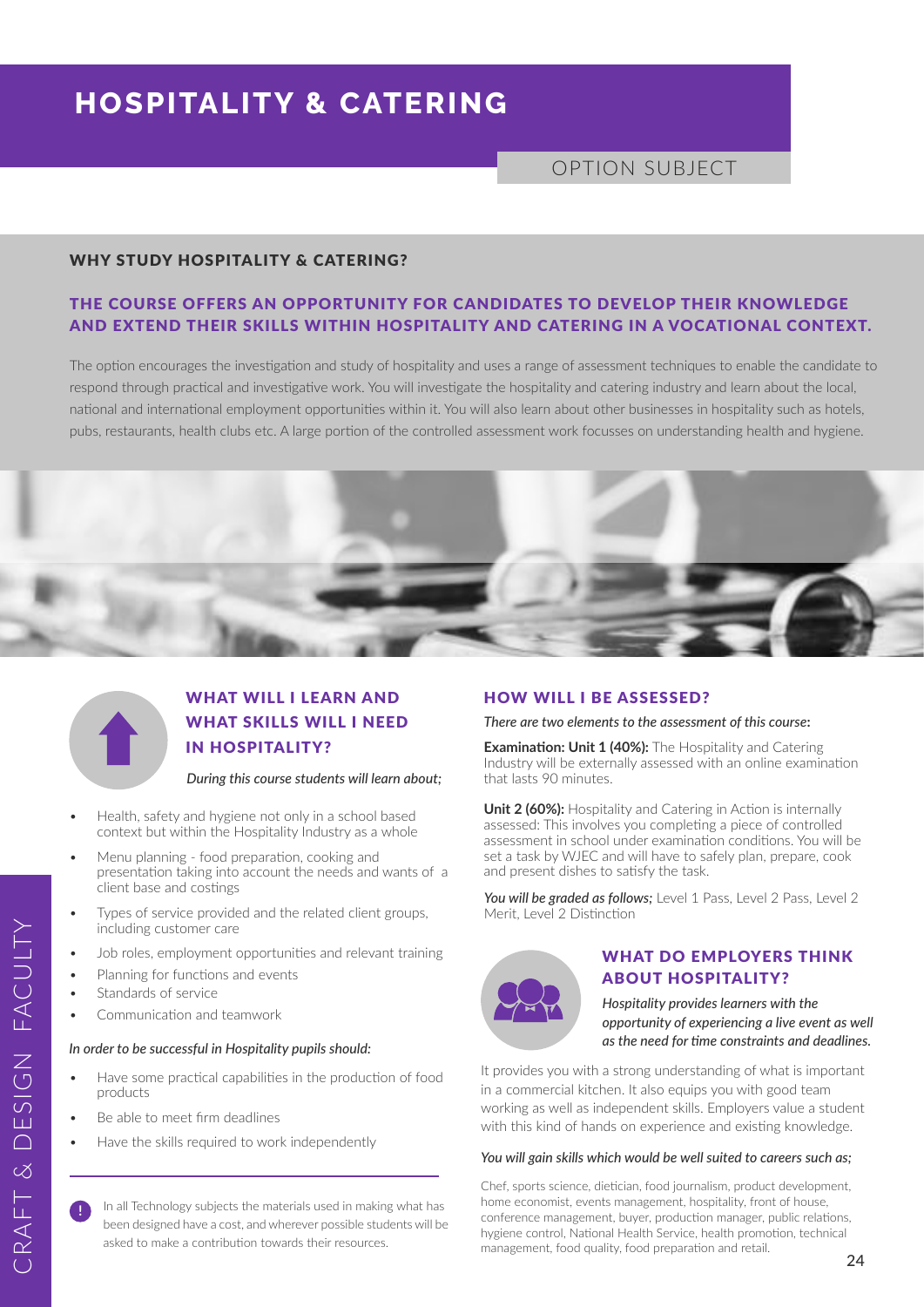# **GCSE ART,CRAFT & DESIGN**

# OPTION SUBJECT

#### WHY STUDY ART, CRAFT & DESIGN?

#### STUDENTS ARE REQUIRED TO WORK IN TWO SPECIALIST CRAFT AREAS :

**Textile Design:** for example art textiles, fashion design and illustration, costume design, constructed textiles, printed and dyed textiles, surface pattern, stitched and/or embellished textiles, soft furnishings and/or textiles for interiors, digital textiles and installed textiles.

**Three-Dimensional Design:** for example architectural design, sculpture, ceramics, product design, jewellery and body adornment, interior design, environmental/landscape/garden design, exhibition design, three-dimensional digital design and designs for theatre, film and television.



#### HOW WILL I BE ASSESSED?

*You have four assessment objectives to each unit where you will be marked on designer links, experimenting with materials, your observations, and your final piece.*

- **Unit 1:** Portfolio of Work (Controlled Assessment) 60 %
- **• Unit 2**: Externally Set Task 40%.

### WHAT WILL I LEARN ABOUT IN ART, CRAFT & DESIGN?

#### *This two unit specification enables students to develop their ability to actively engage in a range of processes*

- You will learn to make a range of textile outcomes.
- Such as costumes, accessories and wall hangings.
- You will learn how to construct and design sculpture working in 3 dimensions.
- You will learn about historical and modern day crafts, artists and designers.
- You will use your creative and artistic skills to develop your own textile samples and portfolio.



# WHAT ARE SOME OF THE SKILLS I WILL GAIN?

*To be successful in Art, Craft and Design you will need;*

- An interest in working practically and in relief or 3D.
- An enthusiastic, creative approach to thinking and learning new skills and information.
- A dedicated and organised attitude in order to oversee your design and make activity.

# WHAT DO EMPLOYERS THINK ABOUT ART, CRAFT & DESIGN?

#### *A qualification in Art, Craft and Design can lead to AS/A2 qualifications in the subject.*

AS/A2 qualifications could, in turn lead to further education and employment in such areas as fashion design, interior design, architecture, garden design, window dressing , stage and film sets.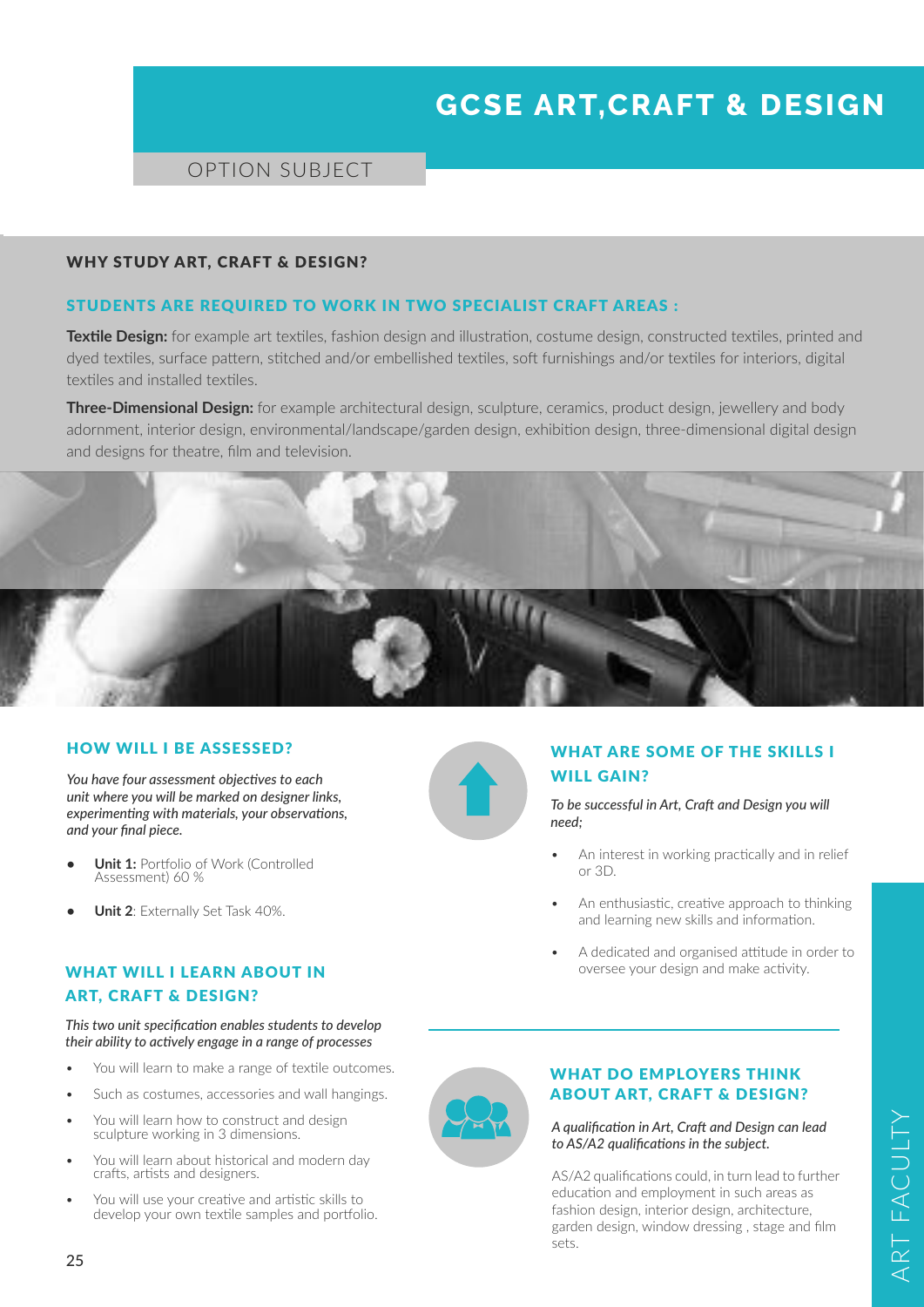# **GCSE PHOTOGRAPHY** LENS BASED MEDIA

# OPTION SUBJECT

#### WHY STUDY PHOTOGRAPHY?

# PHOTOGRAPHY IS PART OF OUR EVERYDAY CULTURE. WE USE CAMERAS TO RECORD AN EVENT, DOCUMENT SOMETHING OR CAPTURE A MOMENT IN TIME.

Professional photographers produce work in a variety of different purposes from advertising and fashion shoots to portraits and wedding photos.



# WHAT WILL I LEARN IN PHOTOGRAPHY LENS BASED MEDIA?

*This two unit specification enables students to develop their ability to actively engage in the processes of photography –*

- You will learn to capture images both in studio and location
- You will learn about historical and modern day photographers
- You will use your creative and artistic skills to develop your own photographic stills.

#### *In GCSE Photography students should work in one or more areas of lens-based and light-based media such as those listed below.*

#### *They may explore overlapping and combinations of areas:*

- Portraiture and Landscape photography (working from the built or natural environment)
- Still Life photography, (working from natural or manufactured objects)
- Documentary photography, photo journalism, narrative photography, reportage
- Fine Art photography, photographic installation, iPad development
- New media practice such as computer manipulated photography and photographic projections

# WHAT ARE SOME OF THE SKILLS I WILL GAIN?

- Generating creative solutions
- Team working on group projects
- Working with clients , models and subjects

#### HOW WILL I BE ASSESSED?

*You have four assessment objectives to each unit where you will be marked on artist links, experimenting with materials, your observations, your final piece.*

- **Unit 1 :** Portfolio of work 60 % (portfolio work)
- **Unit 2:** Externally set task 40% (controlled assessment)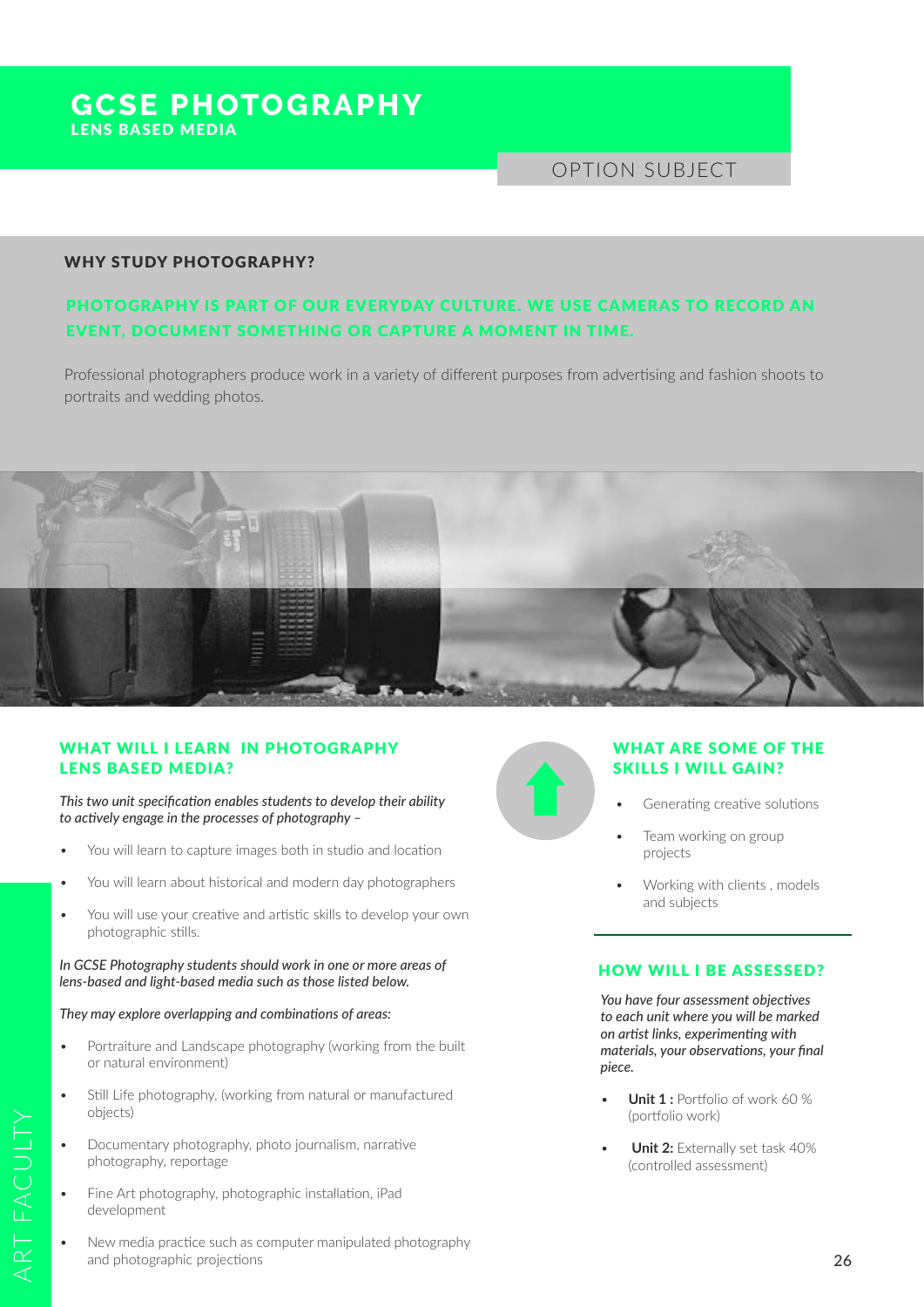# **FINE ART**

OPTION SUBJECT

#### WHY STUDY FINE ART?

# ART AND DESIGN STUDENTS ARE REQUIRED TO WORK IN ONE OR MORE AREAS OF FINE ART, SUCH AS THOSE LISTED BELOW. THEY MAY EXPLORE OVERLAPPING AREAS AND

# COMBINATIONS OF AREAS:

- Painting and drawing
- Mixed media, including collage and assemblage
- Printmaking: relief, intaglio and lithography.

Students are required to integrate critical, practical and theoretical study in Fine Art that encourages direct engagement with original work and practice. You will develop a strong foundation for further progression to Art and Design related courses such as A Levels, Level 2&3 BTEC in Art and Design, Fashion and Textiles Design, Photography in enhanced vocational and career pathways.

# HOW WILL I BE ASSESSED?

You have four assessment objectives to each unit where you will be marked on artist links, experimenting with materials, your observations, your final piece.

- **UNIT 1:** Portfolio of Work (controlled assessment)  $60%$
- **UNIT 2: externally set task 40%**

# WHAT WILL I LEARN ABOUT IN FINE ART?

*This two unit specification enables students to develop their ability to actively engage in arrange of artistic activities.*

- You will learn to draw, paint, print and make in a range of materials and equipment.
- You will learn about historical and modern day artists and designers.
- You will use your creative and artistic skills to develop your own fine art pieces in your favoured medium, such as 2D or 3D and a sketch book and portfolio.



# WHAT ARE SOME OF THE SKILLS I WILL GAIN?

- How to create a personal sketch book with your own ideas and other artists
- A personal portfolio of work
- Painting, drawing, print making, mixed media, digital photography and Photoshop and art rage iPad work

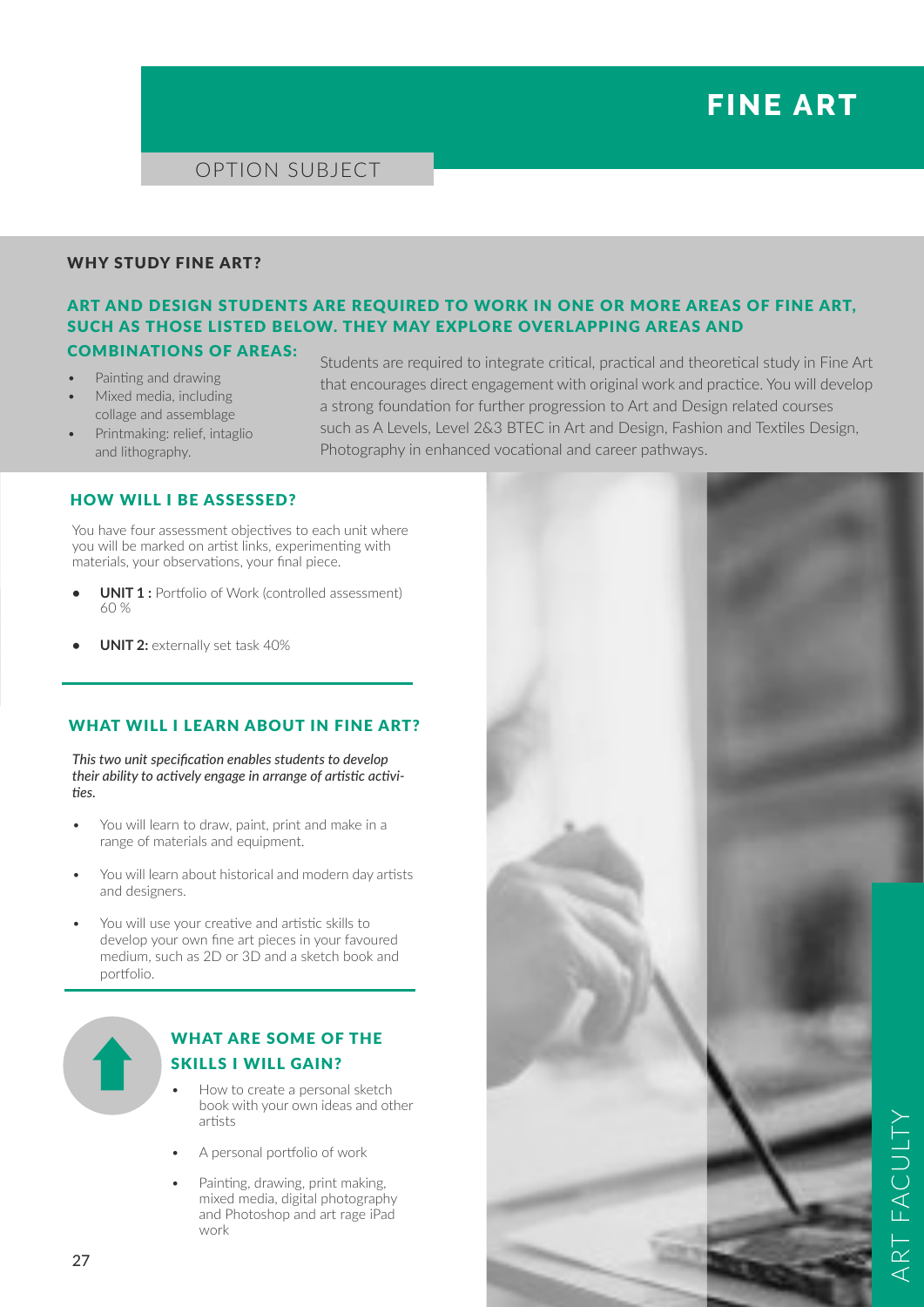# **STUDENT OPTIONS BOOKLET** POINTERS & REMINDERS

- Make a list of all the subiects you would like to take.
- Talk to the appropriate teachers before making your choice;
- If you do not complete coursework, you may not be entered for the examination;
- Homework must be completed in all subjects;
- Full attendance is essential to fulfil course requirements;
- Talk to your Careers Adviser:
- Avoid choices that are very similar;
- What are my favourite subjects?
- Which subjects am I best at?
- Which careers am I interested in?
- Which subjects will I need for these careers?
- Have I looked into these careers?

Contact our careers officer Jill Leaning for helpful options information and advice at **!** j.leaning@thrybergh.com

# **Choose options for the right reasons, NOT because:**

- Your friend has chosen a certain subject (you may not share the same class);
- Because you like your present teacher (he/she may not teach you next year);
- You have been told that the subject is easy (perhaps by older students);

# **Some subjects change a lot** - what are you letting yourself in for?

- Have I read about any new subjects? IF NOT, YOU SHOULD! You may be missing out!
- Is there a match between my favourite subjects, those I am best at and my career ideas?

**!** Think carefully about your reserve choices.